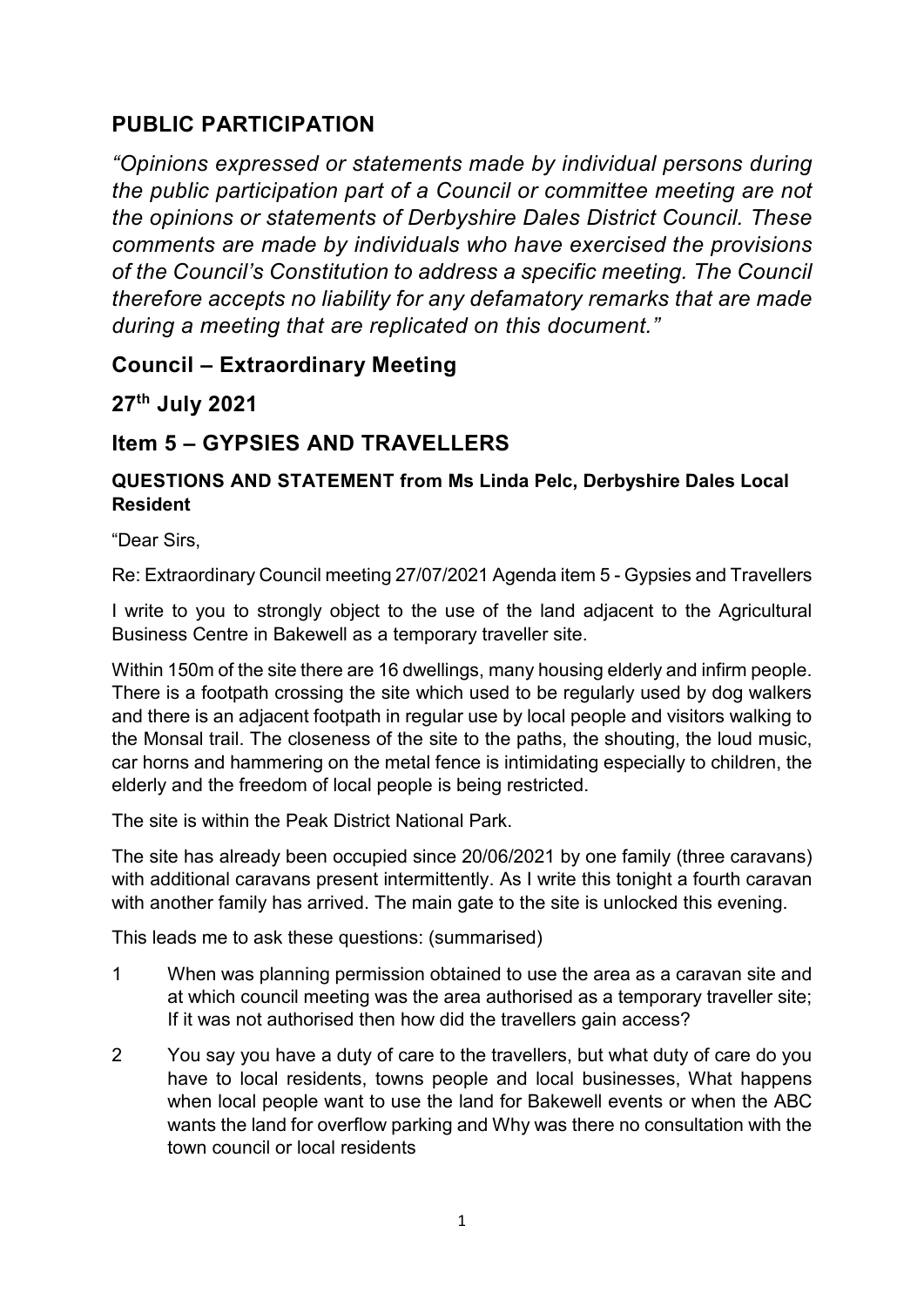3 What provision are you making for when the site floods, why were concrete blocks placed in front of the secondary access gates and who is collating evidence of damage and disruption to the area, people and environment so that the site can be monitored?

Re: Recommendations in the report "Gypsies and Travellers"

Item 4: I disagree that the Agricultural Business Centre, Bakewell is a suitable site for a "negotiated stopping place" since it is in a residential area of Bakewell.

If it becomes council policy to offer this site then can we expect a review and reduction of council tax commensurate with our living next to a caravan site?

Re: Background document (part of report "Gypsies and Travellers")

Item 3.3: There should be a maximum time limit on the use of the negotiated stopping places (2 years?) to prevent this scheme carrying on for perpetuity and to ensure provision of a permanent site is expedited.

Item 3.4: It is useless specifying an 8-week maximum period without giving a term in which it applies. I would suggest a maximum of 8 weeks in any calendar year for ANY travellers to be on that site. It would minimise anxieties and uncertainties if the 8-week period was designated in advance and residents informed.

Item 3.5: The Agricultural Business Centre, Bakewell has previously been used as a "temporary" traveller site and you state that it has been "previously managed successfully". What was successful about the fires, damage, abuse, intimidation, rubbish, crime, noise, disruption to the market and the cost of the court order to evict?"

### **REPSONSE**

- **1. At the present time there is no planning permission to use this site as a caravan site. However, because the Council owes a homelessness duty to the family group currently on site but has not identified a site to which they can be directed, it currently has no power to move them to a site that might be considered more suitable than where they are currently located. It is not known how the group obtained access to the site.**
- **2. One of the purposes of this report is to identify a number of sites that might be suitable for occupation for limited periods of time, whilst a permanent site is found and made ready. The recommendations of the report would allow for the family to be moved from one of these sites to another, thereby ensuring that the land does not become unavailable to others in the long term.**
- **3. If the site was subject to flooding it would be possible to move the caravans from the land to another of the identified sites. Concrete blocks were moved to the Coombs Road gates to prevent any further incursion and blocks were moved on the access road to allow for the construction of fencing. The site is visited at least twice weekly by Council officers who amongst other things collate any information about any damage to the site.**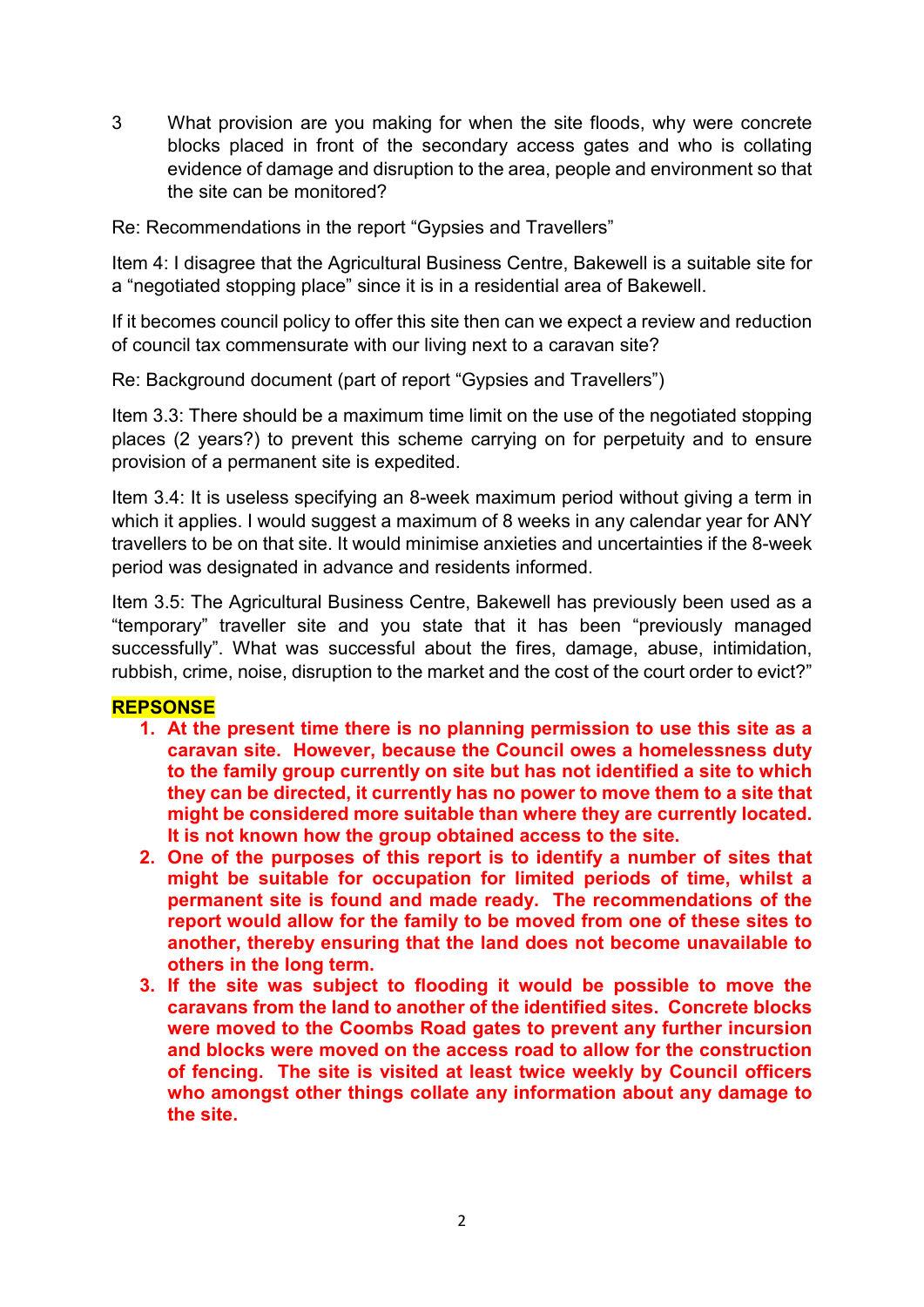### **QUESTIONS AND STATEMENT from Mr Richard Barraclough, Derbyshire Dales Local Resident**

"Dear sirs,

I understand there will be an extraordinary meeting on the  $27<sup>th</sup>$  July to discuss the current situation regarding the currently illegal Travellers encampment on the Bakewell Showground.

I am sure the council will recall the events of 2020 when we had around 40 caravans arrive in Bakewell will the inevitable antisocial behaviour, abusive behaviours to residents, poaching, illegal destruction of wild bird nests on the river (all witnessed by myself). To date I have not seen any costs declared by the council for cleaning up the mess left behind by this. Sure the council cannot be considering making the ABC centre a LEGALISED site after such events. At the time we were assured by Sarah Dines that action was being taken to resolve the permanent site.

#### **Q1. Please can the council explain what has been done over the last 12 months to secure this permanent site?**

With regard to the current encampment, I would like the Council to confirm exactly how the travellers have gained access to the Showground. All access points to the site have been secured by concrete blocks - their purpose to solely prevent access by Travellers. Yet the one gate, not protected has been breached. I have witnessed the Travellers using a key to lock and unlock the padlock on the said gate.

I have spoken with the Police, who have advised that the Council have GIVEN the travellers a key to the padlock and granted them access.

#### **Q2. Has the Council granted the travellers access to the Bakewell Showground Please can the Council confirm the view of this Third Party and whether they are aware their land is occupied by Travellers?**

The areas of land currently occupied by the Travellers does not belong to the Showground. It has been cordoned off and I understand is owned by another third party.

In terms of the councils duty to provide these travellers with a site, it seems somewhat undemocratic that the wishes of the residents of Bakewell are being totally ignored by the council. It is my understanding that the Peak District National Park does not have any legal obligation to provide temporary sites for travellers.

#### **Q3. Please can the council confirm the reason why they do not feel the views and wishes of the constituents matter (I.e. those currently paying Council tax)**

Finally, I would welcome a view from the council regarding the following, how does the Council propose to deal with the loss of value of properties along Coombes Road as a direct result of their negligent actions. Will the Travellers have the rules of common decency imposed upon them? Despite Council Payers funding toilets, I have on numerous occasions witnessed them urinating in the field, in open view of the public.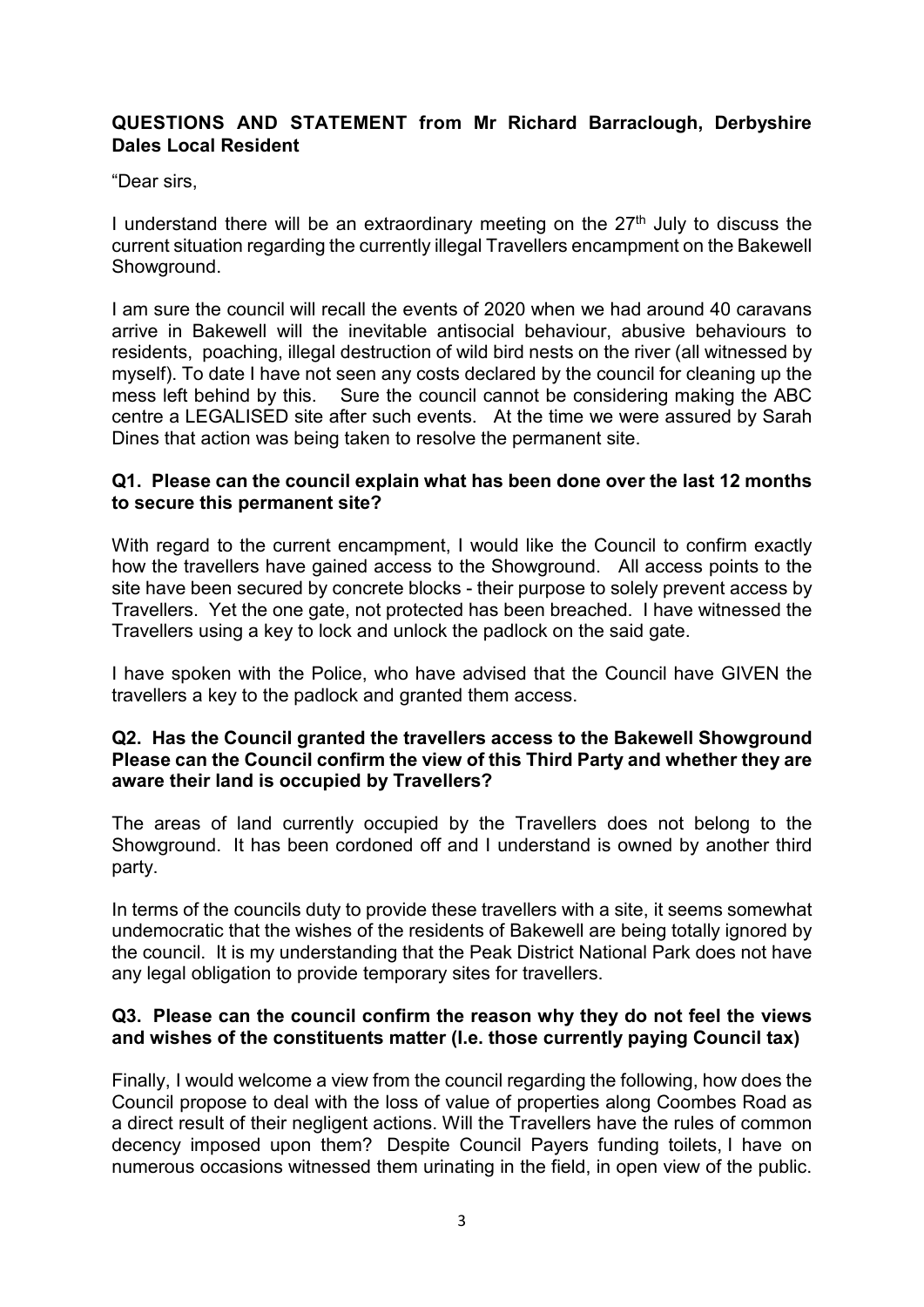Will the Travellers be instructed to control the noise emanating from their encampment? This is a public nuisance. This issue has created much angst and frustration in the town and it is time for the Council to start telling the truth. If it is incapable of resolving this issue, or representing the wishes of its constituents it needs to admit to it without hiding.

I will be watching and look forward to hearing the outcome."

### **REPSONSE**

- **1. The first part of the report explains the work that has been done to progress the potential permanent site previously identified by Council.**
- **2. The Council has not granted access to the land currently occupied by the Traveller family. The owners of the land have been notified of the encampment and have not as yet come back to the Council with any comments.**
- **3. The Council believes that the views of its constituents do matter. The report suggests a way in which the current encampments of the Travellers to whom the Council owes a homelessness duty may be managed to reduce the time period for which an encampment would be sited in one place.**

#### **QUESTIONs AND STATEMENT and QUESTION from Ms Jackie Starbuck, Derbyshire Dales Local Resident**

"Dear Sirs,

Please be aware that this email will be circulated amongst my neighbours and any reply will also be circulated amongst my neighbours.

I am extremely hopeful that we have misread your intentions and that what is currently being considered is not the back door way of gaining a legal temporary or permanent traveller encampment site on a public showground in a residential area.

I am under the belief that the DDDC has leased the parcel of land in front of our houses and provided the travellers with keys to gain access, without any planning permissions, thereby fueling the belief that this area is seen as a resolution to the traveller problem you have.

I would be grateful for written confirmation if any of this is not the case.

RE: Item 5

I write in objection to the proposal of travellers location - Agricultural Business Centre Bakewell.

#### **We have rights too you know!**

Here are my comments/questions:

#### T**he traveller location - Agricultural Business Centre Bakewell.**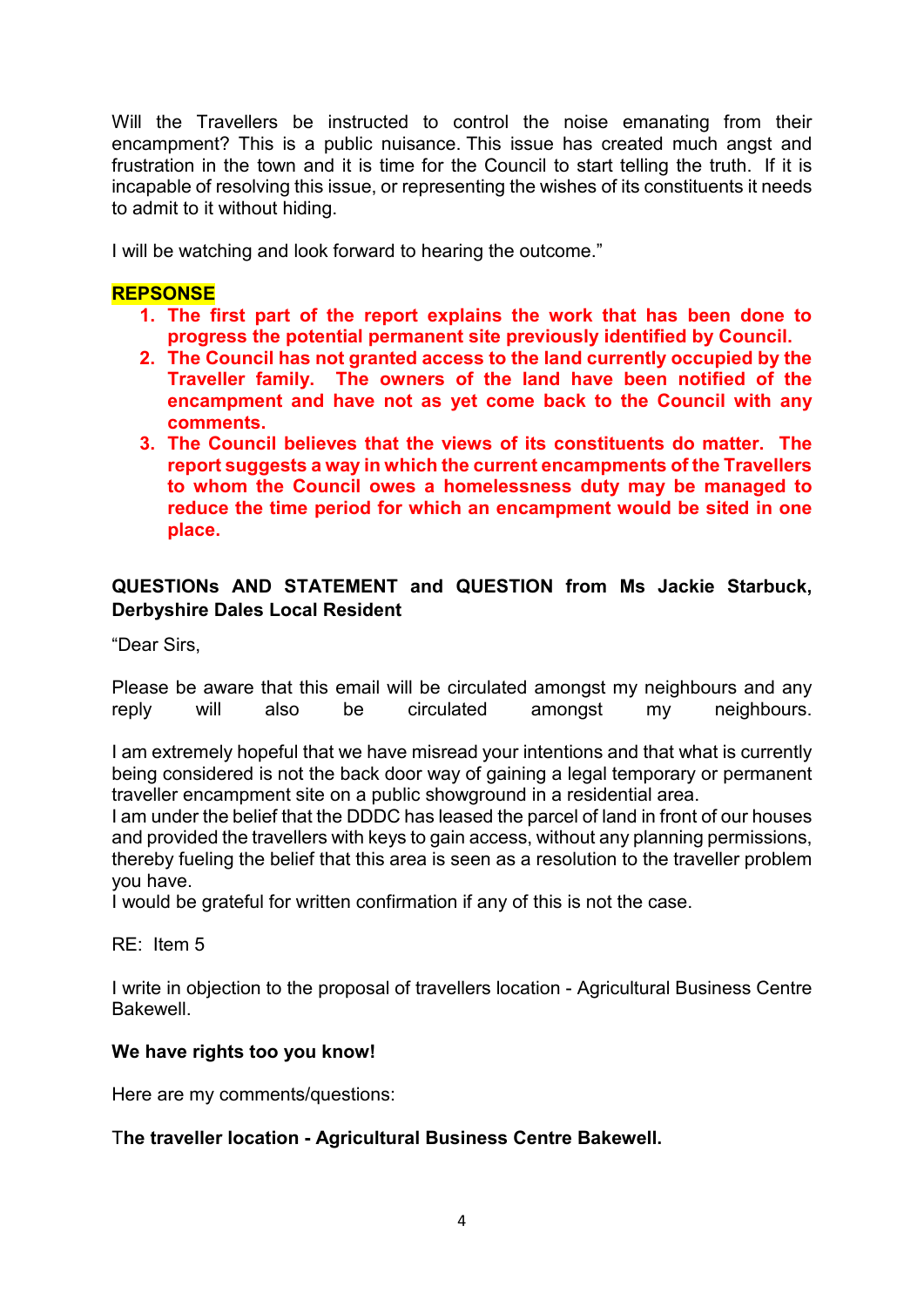The current location of the travellers who have been in situ for the last 5 weeks is not acceptable by any stretch of the imagination. DDDC have located the travellers right in front of our houses on the Bakewell Showground. The other proposed sites mentioned in the report in our neighbouring towns are either rural or car parks, not residential.

There has been no consultation or agreement with residents to allow DDDC to put the site so close to our properties.

I cannot understand why this is even a consideration after the experiences suffered by residents, during the 6 months before the travellers were evicted, last year. The memories are still too raw. Now to bring them back, right under our noses is a disgraceful lack of respect and total disregard for the residents. Last year we were subjected to fires, abuse, swearing, fighting, rubbish piles, constant horn beeping early hours of the morning, and urination in public. My 80 year mother was subjected to one of them dropping his trousers and urinating right in front of her, yards from where we live.

For the last 5 weeks we have once again been subjected to a fire on the showground, 6 more vans turning up, shouting, screaming, swearing, horn beeping, (last Sunday was the worst, shouting all day and into the evening) waste and mess.

We work and have worked very hard to be able to live where we live and currently our houses are unsaleable due to the location of the travellers site, would you pay up to 1 million for a house within yards of a travellers site? Consider the value of the properties you are messing with and consider the circa 50-60,000 council tax revenue you are currently getting from the houses you are messing with within 200 yards of this site.

Last year caused a lot of stress and mental anguish to a lot of people who have given their time and lives to Bakewell either in business or service.

#### **We have rights too you know!**

#### **Security**

What protection do we or our properties get from your security budget? what about vulnerable people and property? Last year neither the fire service or police where interested. Attached 3 images of what we were subjected to yards from our houses.

#### **Visibility**

The visibility of the current site will, in no doubt, attract other travellers. Please don't say it won't or they cannot get access, last year hedgerows were broken through and damaged, gates lifted and concrete blocks moved to one side.

#### **Knabhall Lane**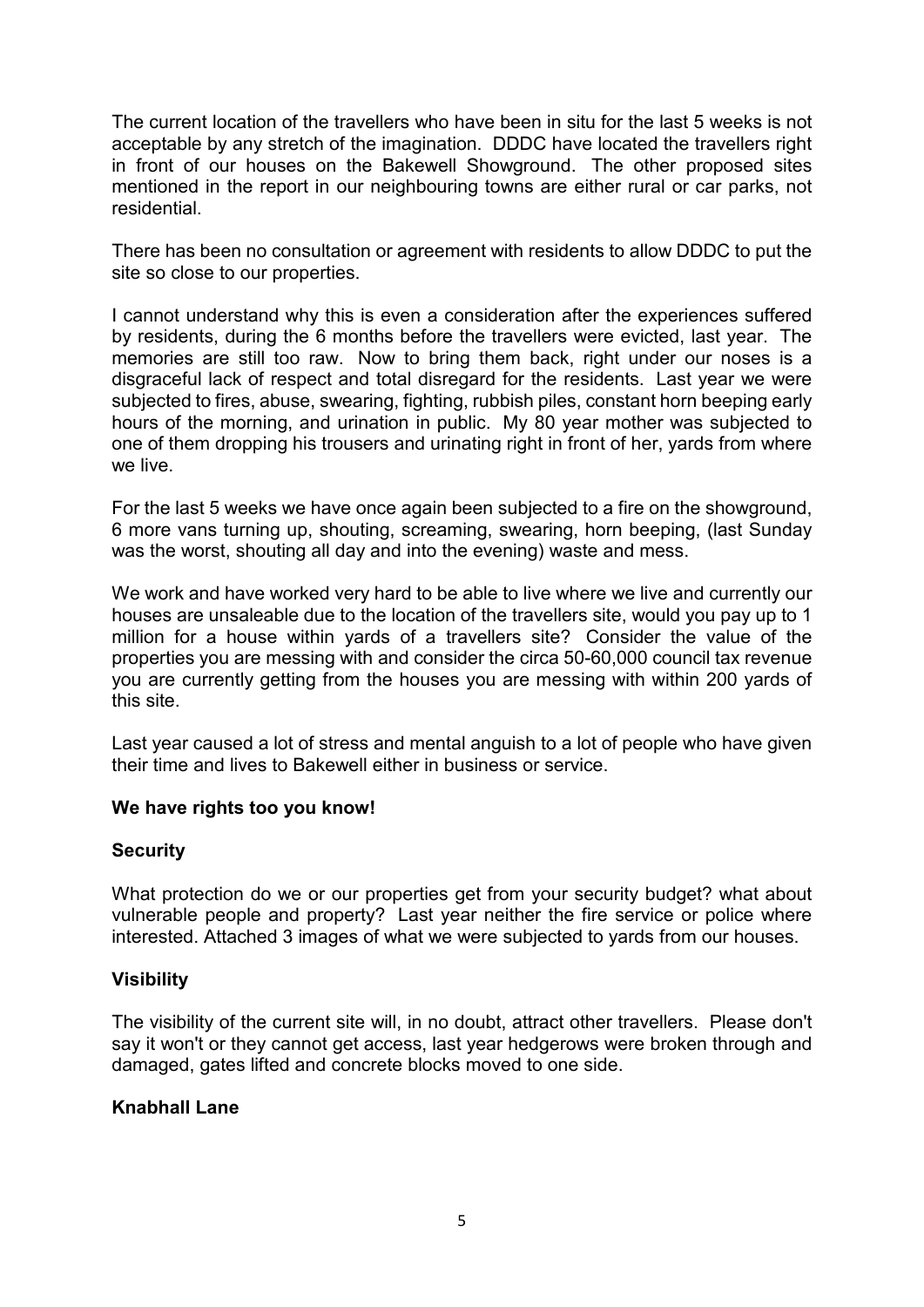My only comment re: Knabhall Lane after reading though all of the traveller living requirements, research work, permissions, utilities needed, looking after the badgers and cost, would be that it is unlikely to happen this century if at all!!!

### **Stopping Places**

Comment - Absolutely pointless.

If we were given a chance, yes us the taxpaying residents, to be fair to Matlock, Tansley, Rowsley, Ashbourne, Wirksworth to only have the travellers in situ for 8 weeks a year, work with the other sites, in a controlled time limited rotation, with no risk of other travellers joining the site, and they were moved more away from our houses into the showground where there is space, it could be very slightly workable.

#### **BUT BECAUSE**

the DDDC has no permanent site

the DDDC has no temporary site

the DDDC has no negotiated stopping place

the DDDC has extremely limited ability to control the location

the DDDC officers cannot redirect them

the DDDC will be directing all homeless families our way! How many homeless families are there?

the DDDC recommend 8 week stay, with consideration to health and welfare of the travellers and can stay in situ at will ? - what about the health and welfare of residents, when is this taken into consideration?

the DDDC has no control over the length of stay or where the travellers choose to reside or who suffers as a result.

the DDDC officer consultation of movement is agreed between themselves, when is the residents consultation to take place?

#### **WE HAVE TO SUFFER WITH THE CONSEQUENCES AND UNDOUBTABLY THERE WILL BE**

**POINTLESS**, there is no authorised control and the travellers could just stay where they are for how ever long they wish. Another DDDC disregard for residents.

In no way was last years encampment on the ABC managed successfully - or if you consider, as mentioned above, residents suffering from abuse, swearing, fires, devaluation of property, mental anguish, security issues, etc etc, as successful, I dread to think what an unsuccessfully managed encampment would be.

#### **Vulnerable Car Parks**

More attention is being paid to 'vulnerable car parks' than people, what about vulnerable people, people who are retired and in some cases ill who reside within yards of the site? What about their vulnerability?

### **Budgets**

I can see there is not enough money to resolve this issue in the immediate future, this could take years - oh and it has done already. Someone needs to remember where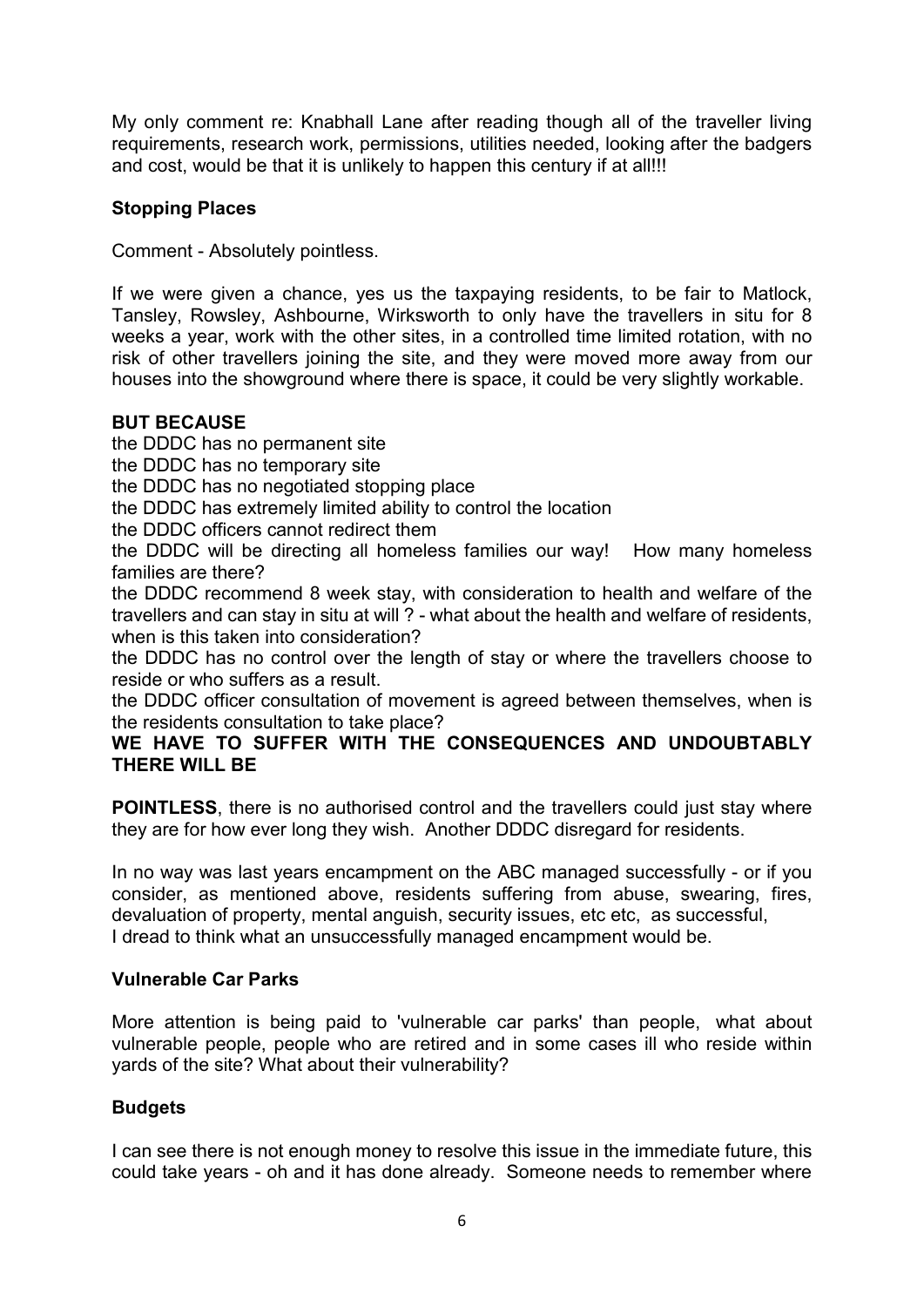the money is coming from and who is picking up the tab for all of this! The taxpaying residents!

The DDDC is truly out of order, to even consider this site so close to our homes after being the victims of the events of 2020.

#### **We have rights too you know!"**

#### **RESPONSE**:

**Derbyshire Dales District Council has not located the encampment on this site, the Travellers moved there of their own accord without the prior knowledge of the Council. However, as the group is owed a homelessness duty by the Council and because no alternative sites have been identified, the Council is not able to evict the group. The report suggests a way whereby a number of sites may be used to site the 2 groups, thereby minimising any nuisance experienced by any one community.**

#### **QUESTION from Mr Alex Lane, Derbyshire Dales Local Resident**

"Derbyshire has many disused quarry sites, can't these be used?"

#### **RESPONSE**:

**Derbyshire Dales District Council does not own disused quarry sites and therefore has no ability to use these sites.**

#### **STATEMENT from Bill Storey, Bakewell Local Resident**

*As a long-time resident of Bakewell, I object most strongly at the proposal for a stop off site for Travellers, in Bakewell.*

*The proposed site is not owned by DDDC AND is in a National Park.*

*The land is on the flood plain and any development would increase the risk of flooding in Bakewell and down river residences.*

*This would be the thin end of the wedge. Allow this and the next step would be a permanent site.*

*The filth and rubbish left on previous occasions is unacceptable.*

*The threats to shop owners by some travellers, are totally unacceptable.*

*The lack of a Police presence in Bakewell has raised the level of fear for many residents already. This will make their lives more miserable.*

*The present traveller family have been offered housing which they refused. They should not now be classed as homeless. It is of their doing, their choice.*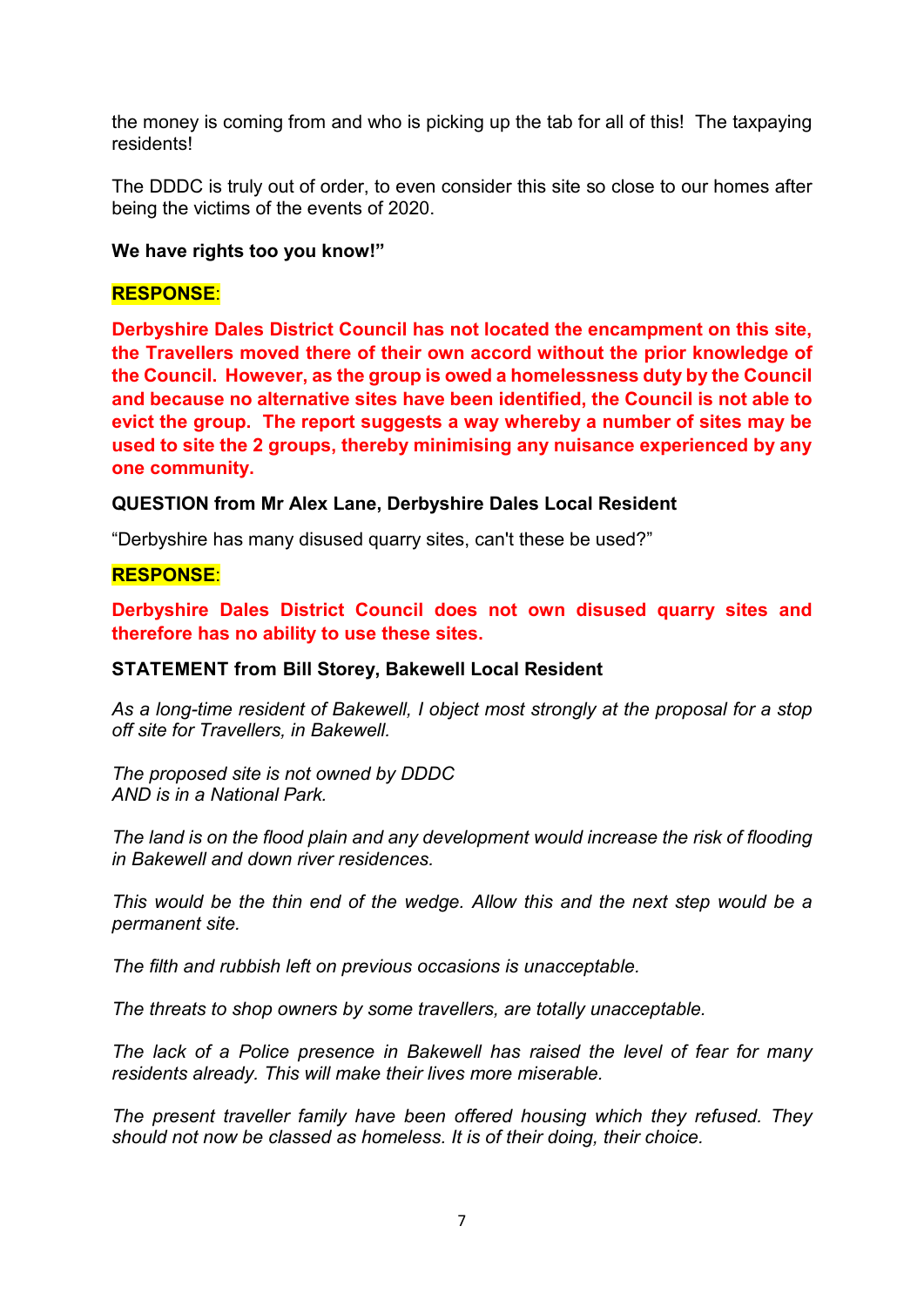*It's about time DDDC stood up for residents rather than give in to travellers. This decision will not be forgotten by the electorate of Bakewell for a long time.*

### **STATEMENT from Carole Dean, Town Clerk, Ashbourne Town Council**

*Ashbourne Town Council object to Fishpond Meadow being used as a traveller site; temporary or otherwise. Trade in the Town has suffered immensely during the Covid*  pandemic and a travellers site so close to the Town Centre will certainly have a *negative impact on visitors, tourists, local people shopping in the Town, and traders. The close proximity to the residential areas of Lakeside and Shaw Croft flats will have a detrimental impact on the residents, many of whom are elderly or vulnerable.* 

*The area needs to be opened up for its original intended use, which is a car park. Ashbourne is already in desperate need of the additional parking that Fishpond Meadow provides, particularly during the summer season. Ashbourne Town Council are concerned about the ongoing costs associated with the maintenance and continual clean-up of the areas inhabited by travellers. The cost of a temporary traveller site will no doubt be paid for by the residents of the Town.* 

*Ashbourne Town Council respectfully ask DDDC to consider the loss of revenue they will suffer from the car park not being used for parking, the cost of the clean-up, the visual impact of the site, the loss of the recreational amenity of the Fishpond itself, the surrounding playing fields and footpaths along with the inevitable loss of trade on an already struggling Town. The area is also unsafe at the moment for public and travellers alike, with areas already fenced off for safety.*

### **STATEMENT from John Rowe, Town Clerk/Responsible Financial Officer, Bakewell Town Council**

*I have been instructed to write to you to strongly object to the proposal to establish or a temporary traveller site in within the Peak District National Park at Bakewell.*

*Views received include the following:*

- *"Object to the proposal to legitimise any type of temporary site within Derbyshire Dales and especially in Bakewell Parish which is in a National Park"*
- *"Members have been approached by residents who do not want the creation of the temporary site in this town ever."*
- *"It should not even be considered as an option."*
- *"Wouldn't want a 'temporary' site on the [Agricultural Business Centre/] Showground and thought that this location had been dropped from the sites available.*
- *"This family have been offered several houses to live in and have declined them all. To keep calling them homeless is wrong, and just plays into their hands. It's about time the DDDC gave them an ultimatum. Accept what's offered or leave."*
- *"Ask anyone and they'll say they don't want gypsies/travellers setting up camp on their doorstep.*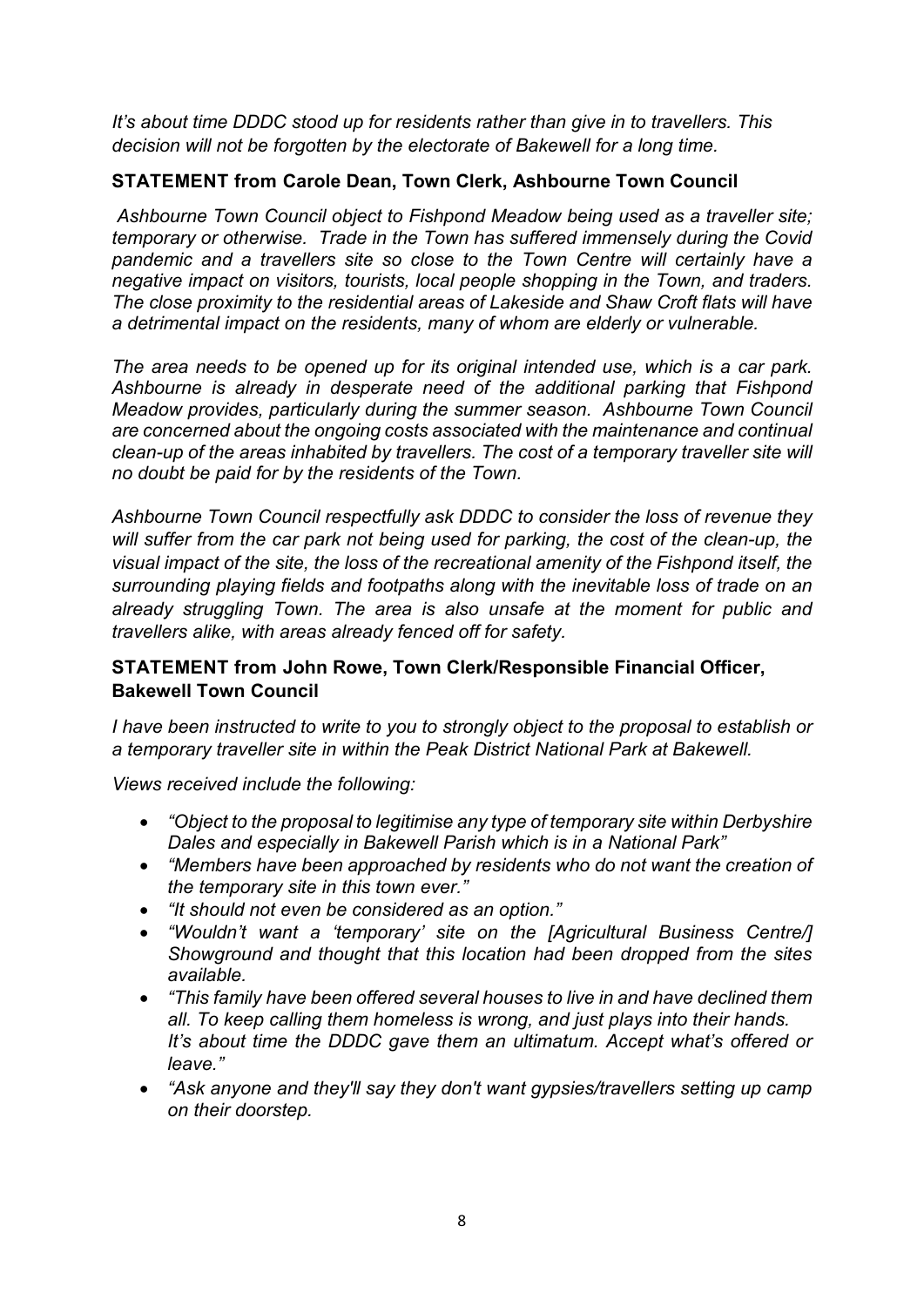*Unfortunately legislation requires DDDC to make provision for them. It is encouraging to read that the permanent site at Tansley is making progress which should provide a solution.*

*As I understand it, the big problem is that the law intended to provide for genuine gypsies is being swamped by 'travellers' climbing on to the bandwagon. That lifestyle is not compatible with modern society and legislation should not encourage it - as it does at present - by granting special rights. This is a national problem that parliament needs to address.*

*Yes we want to oppose the use of the ABC as a negotiated stopping place, but I can understand the DDDC officers' position. What we need reassurance that if it is agreed, that any use of that land will be short-lived and for but a few vans."*

*I would be grateful if the foregoing could be drawn to the attention of the meeting.*

#### **STATEMENT from Mr Mark Pickford, Derbyshire Dales Local Resident**

"Dear Sirs

Whilst I fully accept that everyone has to be somewhere, the proposed site in Bakewell is completely unacceptable. The recent history of encampments in the town has been a travesty putting residents and businesses at risk. The lack of any additional police to meet the influx was very frightening.

The town is in the Peak District Nation Park, therefore encampments are illegal whilst it has been made quite clear by your representative that the policies of PDNP are held in low regard I believe that you are legally bound by them.

To be in breach of your lease, overnight parking is a breach of your own regulations to wilfully allow environmental laws to be broken (business cannot burn trade waste), unsociable behaviour to be tolerated, yet uphold complaints made by the travellers puts you in a very poor light.

The residents and businesses of Bakewell have been generally very tolerant and polite as this situation was supposed to have been dealt with.

I believe that the electorate will show their contempt at the inefficiency of the council and the officers of the DDDC need bringing to account."

### **STATEMENT from Mrs Lynda King, Derbyshire Dales Local Resident**

"If the site on the ABC in Bakewell is allowed it should be moved onto the car park near the river on the left of Agriculture Way, not on the showground/meadows where the 3 caravans are currently situated.

This site on the car park is away from residential properties and the travellers access would be on Agricultural Way. Not coming down Coombs Road.

As a resident of Coombs Road, in Bakewell, in 2020, when forty or so travellers broke down fences on Coombs Road, to access the meadows, causing criminal damage and where they stayed for months, we had to endure their aggressive and threatening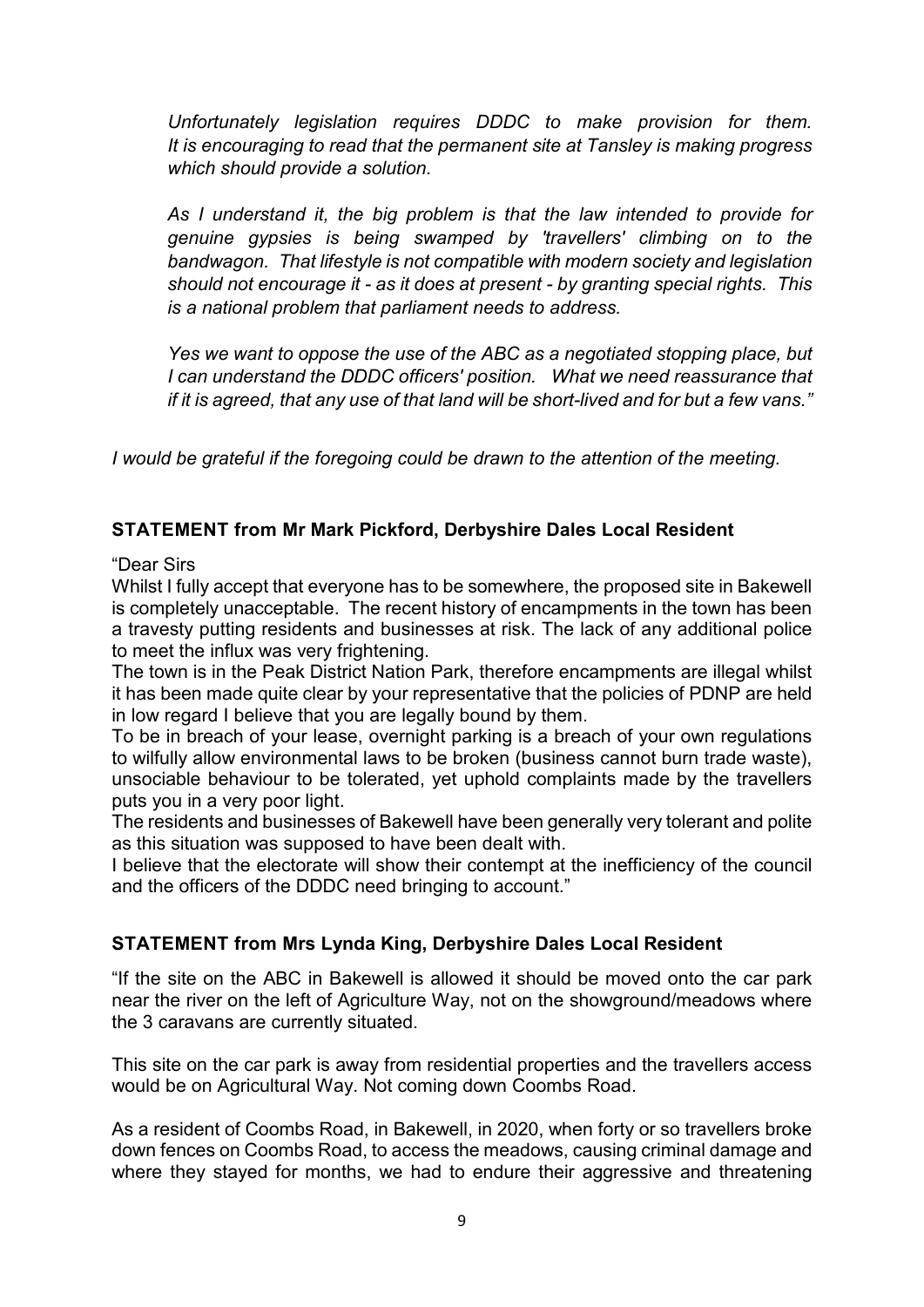behaviour, speeding vans on a residential road and all the noise and mess associated with the travellers.

This site should be temporary for a period of eight weeks, when they should be moved onto another negotiated site until the permanent site at Tansley is ready.

My understanding of the Gypsy/Traveller community is their way of life is moving from area to area so how they can describe themselves as homeless is baffling, their caravan surely is their home. My worry is that once these sites are negotiated that will become the status quo, as I believe they don't want a permanent site."

#### **STATEMENT from Mrs Debra Evans, Derbyshire Dales Local Resident**

"Dear Sir, I wish to register my objection to the proposal to make the ABC centre a stop over site for travellers - I pay my council tax for services that you provide to me - I object in the strongest terms to my money being used to finance people who do not contribute in any fashion.The proposed site is not owned by DDDC AND is in a National Park.

The land is on the flood plain and any development would increase the risk of flooding in Bakewell and down river residences.

This would be the thin end of the wedge. Allow this and the next step would be a permanent site.

The filth and rubbish left on previous occasions is unacceptable.

The threats to shop owners by some travellers, are totally unacceptable.

The lack of a Police presence in Bakewell has raised the level of fear for many residents already. This will make their lives more miserable.

The present traveller family have been offered housing which they refused. They should not now be classed as homeless. It is of their doing, their choice.

It's about time DDDC stood up for residents rather than give in to travellers. This decision will not be forgotten by the electorate of Bakewell for a long time.

#### **STATEMENT from Mr Hugh Wright, Derbyshire Dales Local Resident**

"Please note that planning policies as enacted by Derbyshire Dales District Council are not applicable to be considered by the Peak District National Park Authority. Hence, any potential travellers sites, whether permanent or temporary, considered inside the national park boundary will be considered ultra vires by the National Park Authority for DDDC exceeding its powers."

#### **STATEMENT from Ms Vicky Hewitt-Smith, Derbyshire Dales Local Resident and secretary for FORRG (Friends of Rutland Recreation Ground)**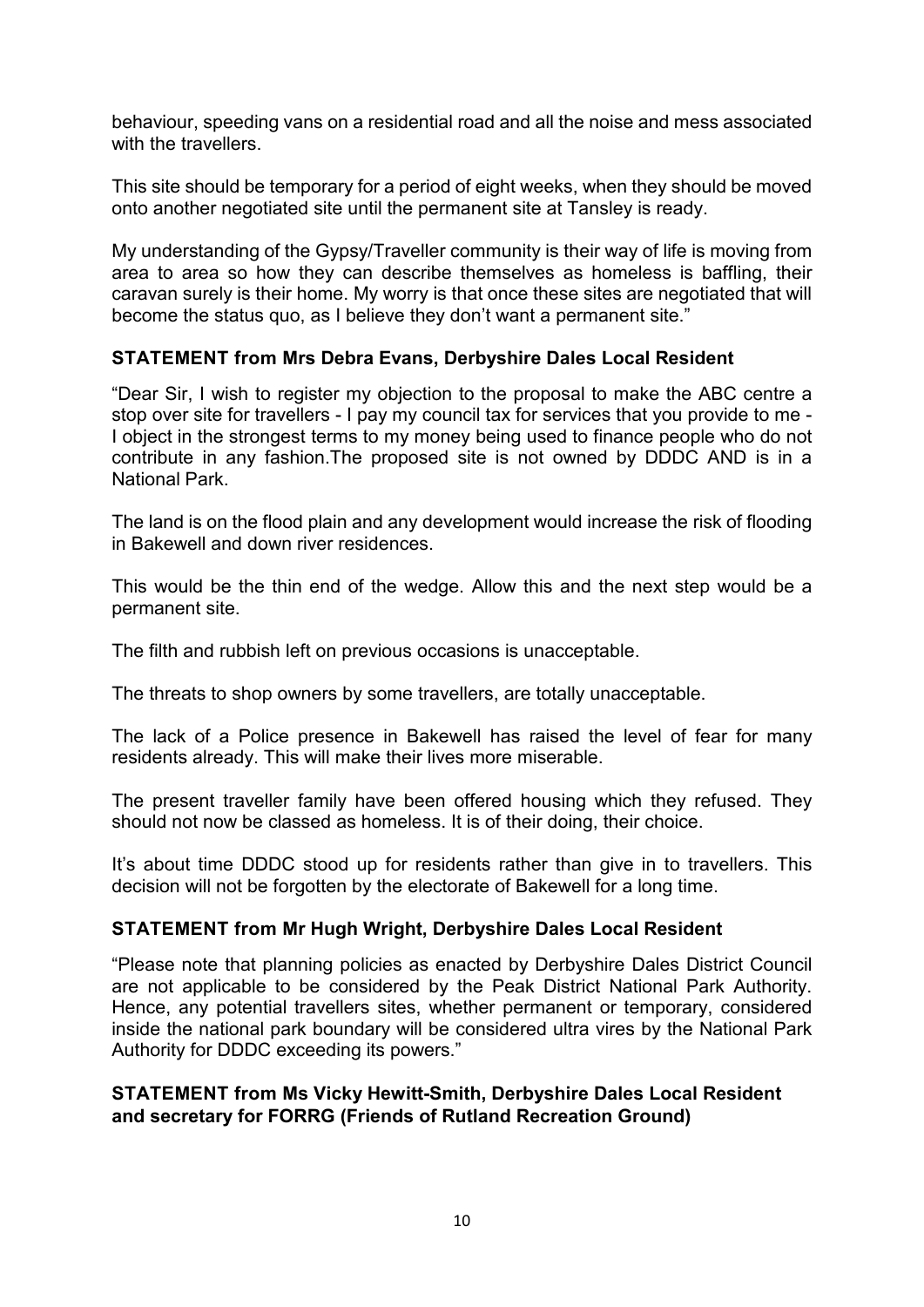"I am writing to strongly object to the DDDC proposal to establish a temporary negotiated stopping place on the Agricultural Business Centre, Bakewell, for the following reasons.

For many years the Gypsy and Traveller community have used this site and/or surrounding fields to set up camp illegally.

Once in town, members from these communities have created many problems for residents, shop keepers and the local environment.

Anti-social behaviour is common, children in particular are rude and unruly. Some individuals have been aggressive and confrontational. One of my neighbours was spat at!

There have been incidents in town with intimidating behaviour towards shop workers and customers alike and an increase in thefts, from bikes to the illegal poaching of fish from the river Wye.

Dogs are often tethered and left to bark incessantly, not to mention laundry strung up between trees, open fires and a regular build-up of refuse which is not only an eyesore but no doubt attracting local wildlife. This general disregard of the wider community and the local environment is both unpleasant and disrespectful.

The recent and significant investment to prevent further illegal access has been made a mockery of with criminal damage inflicted to gain access, with no consequence from the police or Council authorities.

There is no evidence to suggest that by the granting of the ABC, Bakewell as a temporary negotiated stopping place, that the afore mentioned incidents and behaviours will improve. In fact, it is more likely that we will see increased numbers of Gypsy and Traveller families arriving and therefore a proportionate increase in these issues and a growing friction between Travellers and local residents.

Aside from the negative impact on local residents, the encampment is visible from Rutland Recreation Ground where many visitors share their sympathies and comment on what an eyesore the site is. Over the long term it is feasible that the ongoing presence of travellers will have an adverse effect on the reputation of the town, its charm and the reasons why people visit Bakewell. This in turn puts pressure on the townspeople, local business owners, the tourist industry and ultimately the local economy.

Similarly, would you want to purchase a property next to/near to a gypsy site? Surely you can recognise the potential impact on the local housing market?

Furthermore, unlike residents, Travellers camping illegally do not contribute to the local authority by means of Council Tax and therefore unfairly benefit from local services and resources, effectively being paid for by those who do contribute i.e. residents.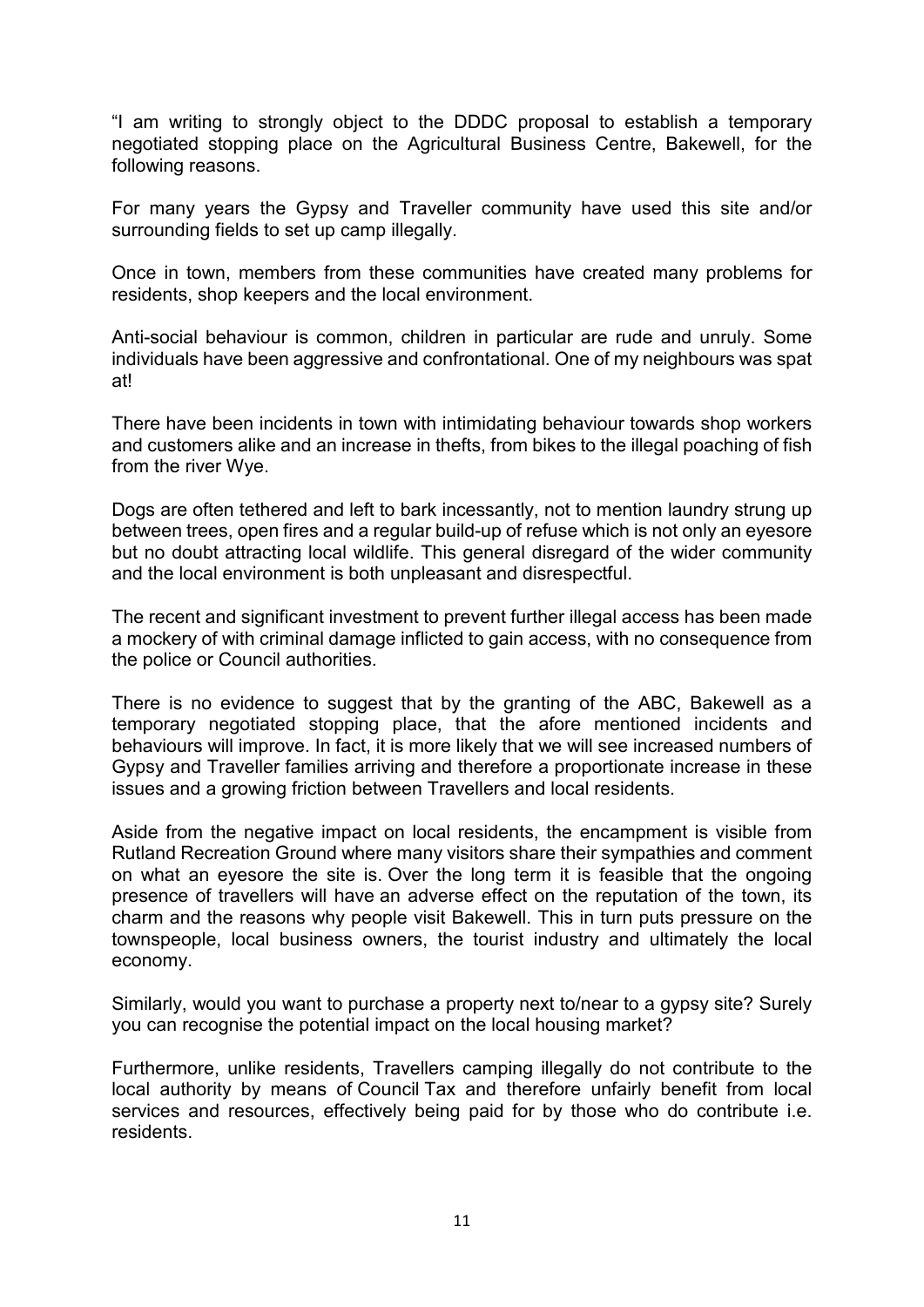- Realistically, how would an authorised site be policed, managed, controlled any differently than it is today?

- What would be the costs of effectively managing the site?

- Who will monitor the number of weeks stay and the validity of family connections?

- How will extraordinary circumstances, used to extend a stay beyond the suggested 8 week limit be verified?

- What would happen when a family refuse to be directed to another site?

- How does legalising a site prevent any future and protracted legal proceedings that are both costly and funded from the public purse?

- How is temporary being defined e.g is this for a specific period of elapsed time and if so what period has been proposed?

- How do DDDC propose to ensure that 'temporary' would not become permanent?

- Is a regular review period being considered to manage any potential extension to the temporary period?

- How will an authorised temporary negotiated stopping place change the behaviours of the traveller community, as described above?

The idea that the ABC site has previously been managed successfully as a Traveller site is ludicrous. Police have failed to attend and/or take appropriate action when in attendance and ongoing complaints to DDDC have fallen on deaf ears.

It is also astonishing that nominated personnel within the Council who have no first hand experience of living with Gypsies and Travellers on their doorstep, are being tasked with identifying sites for negotiated stopping places. In the case of Bakewell, it would seem that the ABC has made the list based on the continued illegal use of the site and an inability to control the stem of Travellers, rather than the suitability of the site or recognising the genuine concerns and impact on the people of Bakewell.

The weight on the Committee to find a solution is not unrecognised however, I would be grateful if the afore mentioned representation could be drawn to the attention of the meeting."

### **On behalf of FORRG**

I am the secretary for FORRG (Friends of Rutland Recreation Ground) and I represent over 100 members who have instructed me to register our objections to a Traveller site being authorised in the Peak District National Park.

### **STATEMENT from Mr Nicholas Branch, Derbyshire Dales Local Resident**

"Once again we find that travellers have found their way onto the showground.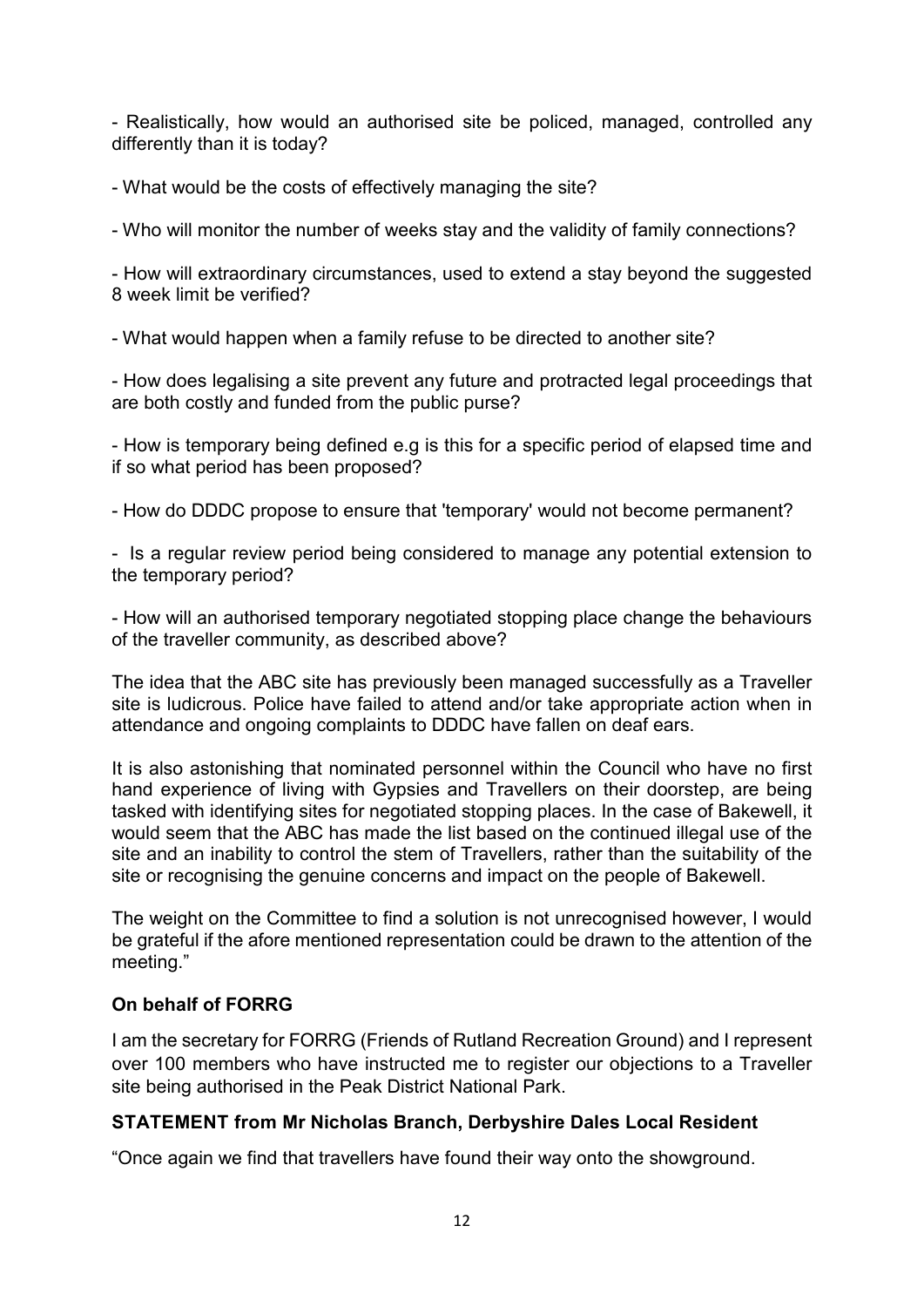It should be of note that had the Bakewell Show been on, then this would create significant difficulty for the Show organisation. This area is a tourist hotspot, for parking access to the town and a hub of activities annually outside of the remit of the Show. Therefore this is not and should never be a site of permanence for the travelling community. I appreciate that a site is currently being prepared elsewhere, yet as you will be aware more travellers are likely to arrive in the future. In conclusion the measures taken to protect the Showground are not sufficient and will require further consideration, planning and cost to prevent such activity in the future."

#### **STATEMENT from Mr Robert Merriman and Mrs Linda Merriman, Derbyshire Dales Local Residents**

"Having read the background paper to inform discussion of item 5 on the agenda for the extraordinary committee meeting of the 27.07.21 we would like to raise the following issues;

- The paper commences with reference to 'a homeless family with connections to the local area' and on initial reading the paper implies that the 'establishment of a negotiated stopping place' on Bakewell Show Ground is solely for this family. However, having established such sites it is unclear how access to these sites would be restricted to this one family. It is apparent that the Council are well aware of this as by item 3.2 and 3.3 the term family has been changed to 'homeless families'. It, therefore, appears that the Council are wishing to establish permanent 'negotiated stopping places' for any homeless family to address the problem of having no permanent traveller site within its borders.
- We object strongly to the establishment of such a site on Bakewell Showground on the following grounds;- the site is far too close to residential dwellings, the noise pollution in particular foul language, relentless shouting, dog barking and generator noise is unacceptable (primarily because the site is too close to local houses). There is a footpath that runs straight through the site – local residents and visitors are prevented from using the footpath due to the erection of metal fencing around the site. In addition any person attempting to walk on the footpath through the site would be subject to the ongoing abuse and shouting an issue that the Council is all too familiar with. We wonder whether the Council is within its rights to prevent access to a local footpath?
- An internet search of 'negotiated stopping places' reveals that the relatively few local authorities with such sites have very clear guidance as to management arrangements for such sites. For example, Northumbria [\(www.northumbria.gov.uk/housing -](http://www.northumbria.gov.uk/housing%20-%2027th%20May%202021) 27th May 2021) states that such sites should be more than 200 metres away from local housing. The proposed site at Bakewell is a road width away from the nearest houses. In addition there is a footpath (in frequent daily use by walkers) right through the proposed site. It would appear that the Council have complete disregard for local residents albeit other councils in their management plans clearly state ' equal consideration will be given to the rights of travellers and the settled community' and have instigated minimum distances for such sites from local houses
- Northumbria and Leeds councils have a ruling regarding 'keeping noise pollution from persons, animals and generators to a minimum' at their 'negotiated stopping place'. If this requirement is not observed the council have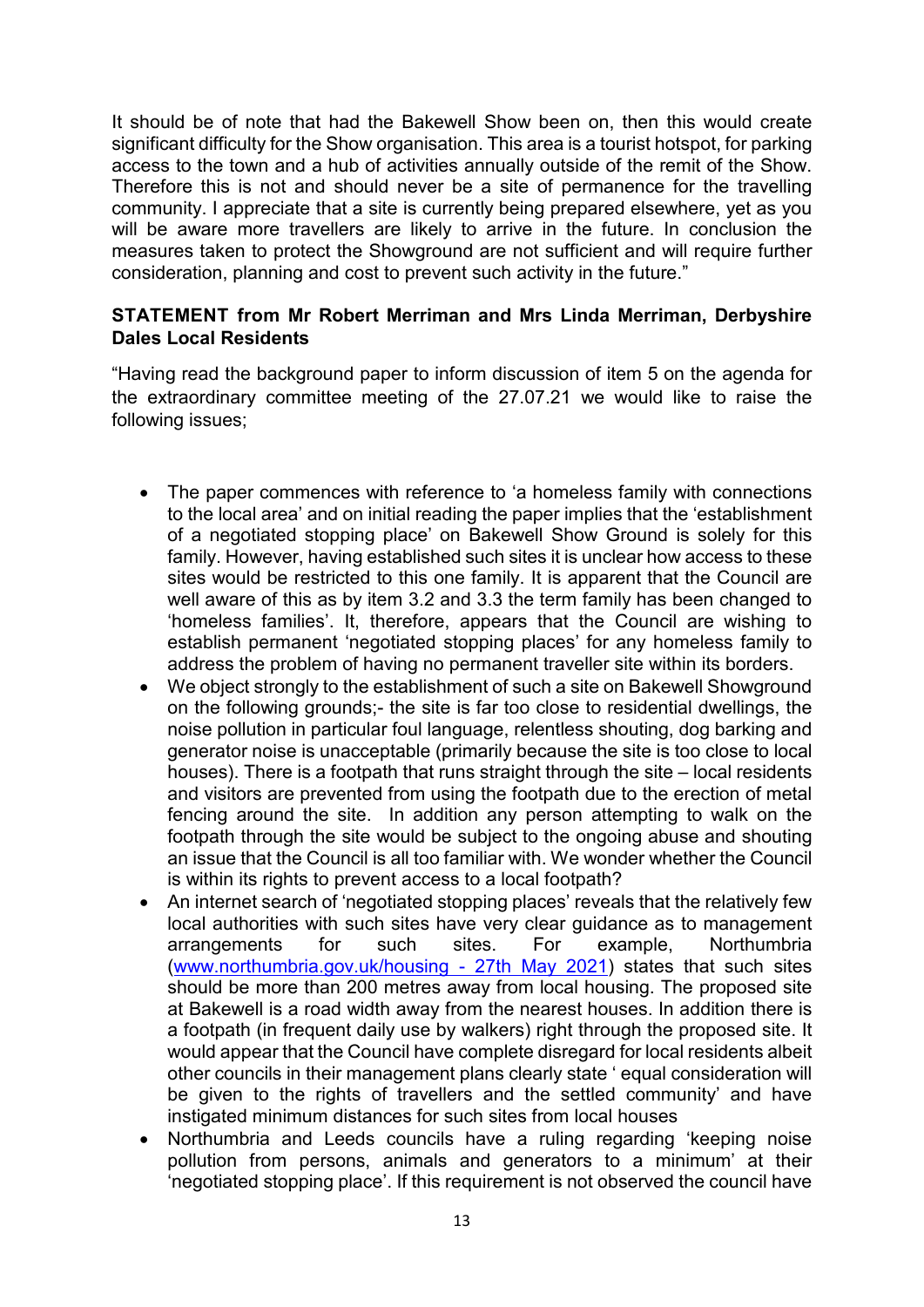the right to evict the travellers. The Council is well aware, from previous experiences of travellers on Bakewell Showground, that this has been an ongoing issue, local residents and visitors to our town are subjected to relentless shouting and swearing, barking dog and noise from generators. The fact that the site the Council chooses to place the travellers on the Showground is so near to local residents and people walking through the showground is the cause of this.

• In Leeds (gypsy-traveller.org 2018) the length of stay at a 'negotiated stopping place' cannot be for longer than 28 days. Why has the Council chosen to make the length of stay at the proposed sites 8 weeks and which could be considerably longer if there are health and other issues? The residents of the Bakewell are well aware of the impact of this due to the very lengthy previous stay by travellers on the showground site."

#### **STATEMENT from Mr Nick Murphy and Mrs Suzanne Murphy, Derbyshire Dales Local Residents**

"We strongly disagree with any decision to allow travellers to stay in Bakewell.

One time when they came last autumn, for just one night, our garage was broken into (from over the river) and £6,000 worth of bikes were stolen. They left early the next morning.

Previously, in the summer, the children noisily waded down the river several times, playing around directly in front of our garden, and on one occasion (that we know of) entered our garden and were peering in our garage windows.

Co-incidence? Maybe. But there seems to be a lot of "co-incidences" in town when they are here.

When the 25/30 caravans were here last summer the Agricultural Way was almost a no-go area to walk as it felt quite threatening. They raced horse & carts up and down the streets and they also left it in a disgusting state when they were eventually moved on.

If they are allowed "temporary" residence for up to 8 weeks I do not believe they will leave. Or if they leave they'll be straight back again for another 8 weeks, or different ones will move in. Who will count who's been here for 8 weeks?

Once a site is established it will become a magnet for other travellers and that will lead to a very different image of Bakewell, which I am sure nobody wants."

### **STATEMENT from Ms Ali Payne, Derbyshire Dales Local Resident**

"It has been brought to my attention that there is a proposal to allow gypsies and travellers to stay on Bakewell Showground for 8 weeks prior to a proposed site being ready in Tansley.

From previous experience the gypsies and travellers cause damage to gates, they urinate and defecate the local area and also leave mountains of rubbish.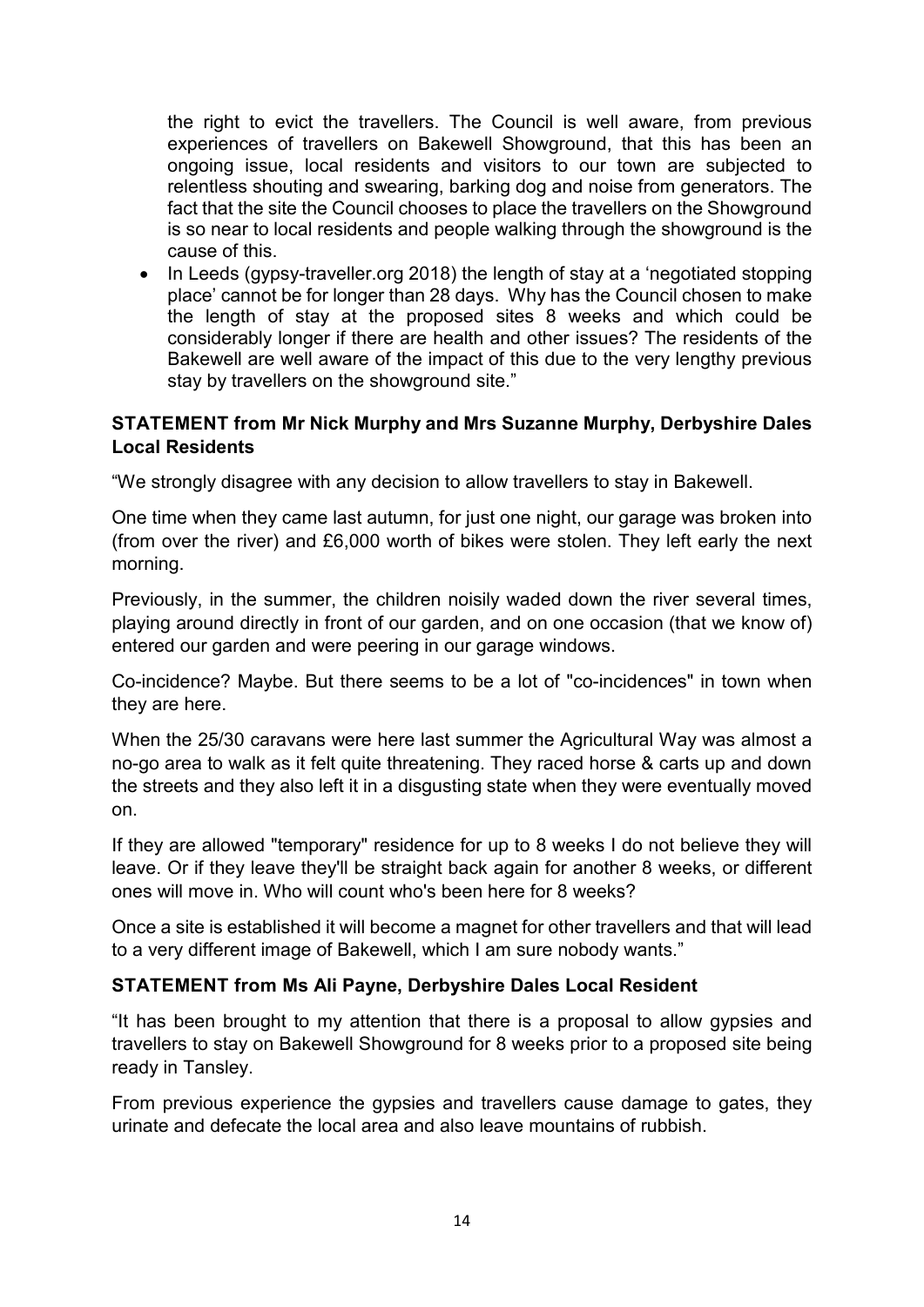Bakewell is a place of beauty that will be detrimentally affected by any agreement to inhabit gypsies and travellers. I therefore do not agree that this should be allowed and wish to register my opposition to this proposal."

## **STATEMENT from Mr Mark Payne, Derbyshire Dales Local Resident**

"I am aware that it's being discussed to make Bakewell show ground a temporary site for travellers

I must wholeheartedly object to this, Bakewell is not suitable for this type of community which seems to use anywhere for a toilet and leave lots of mess for others to pay to be removed

I also know they do work for vulnerable elderly residents ripped them off and butchering trees to which if I did I'd by fined by the Peak Park

I feel a more suitable site needs to be found outside the beautiful Peak Park and not in the heart of the jewel of the Peaks"

# **STATEMENT from Mr Alan Nowill, Derbyshire Dales Local Resident**

"I would like to object to the proposal that the Agricultural Business Centre, Bakewell be used as a "Negotiated Stopping Place" for the above mentioned community.

Item 3.5 of your report states "The list below has been compiled from officers' knowledge of District Council owned sites where encampments comprising of homeless families have been successfully managed". To my knowledge there was no management by the Council, there was a rise in crime rates in Bakewell, the whole ABC was covered in litter, fire debris, broken glass and worst of all human excreta all over the ditches, footpaths and walkways. There were drunken travellers in various pubs in Bakewell. By allowing these "homeless" people to camp in the ABC the whole area was made a "no go area" too dangerous to walk through or go near. They also poached fish out of the river using lures. Could I also point out that these people are not homeless but choose to live in a mobile home.

I also think that there should be no "Negotiated Stopping Place" in the Peak Park."

### **STATEMENT from Mr John Brocklehurst, Derbyshire Dales Local Resident**

"Just get rid of these noisy abusive people from a highly rated area and give more consideration to those who are paying you their hard earned money annually.

Are you within Peak Park Planning rules to make the above area a holding area for these people? I don't think so.

Why has money from rate payers been used on barriers, fencing, and concrete blocks to deter these people only to have an official come and open the gates to let them in, it beggars belief!!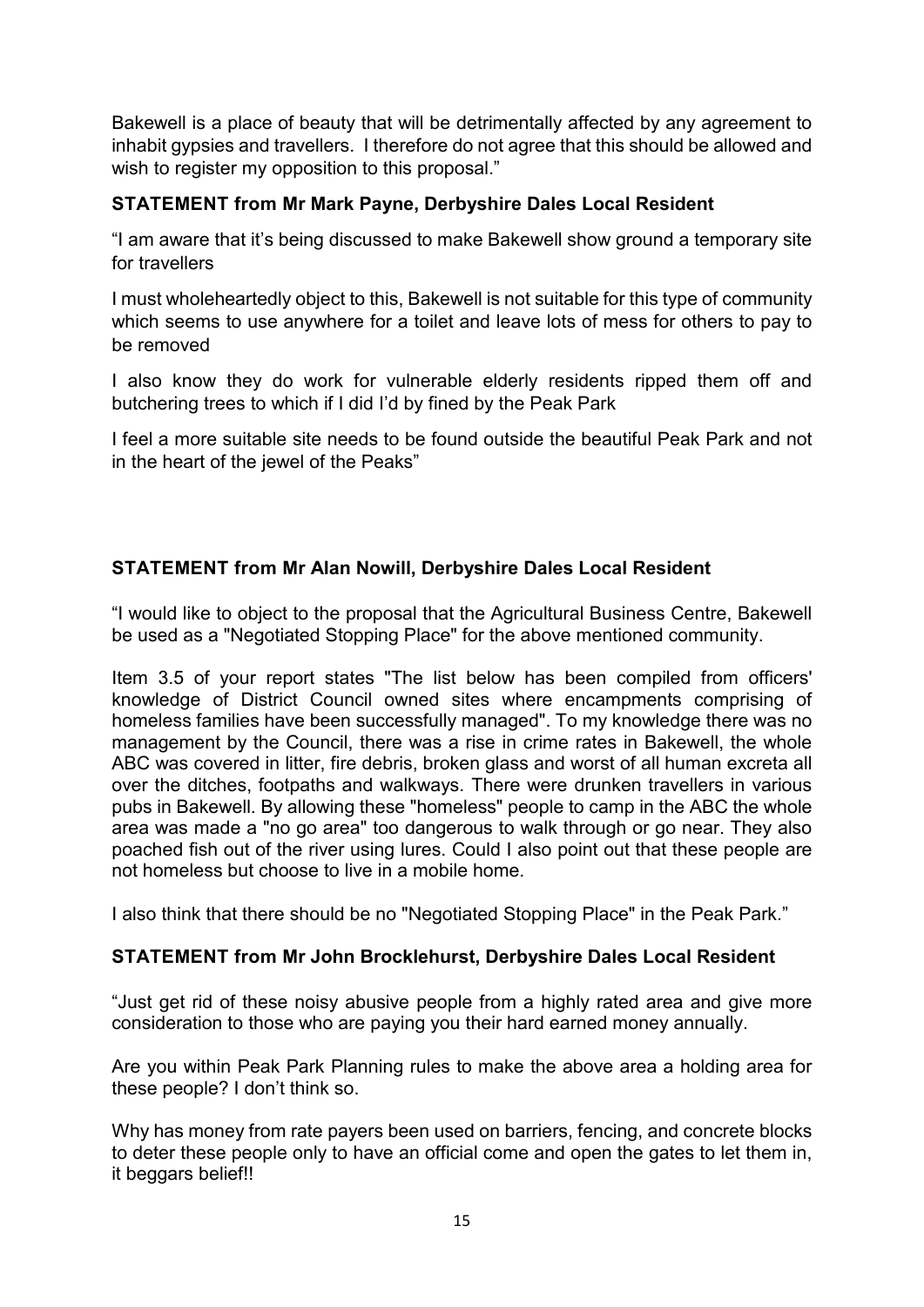I understand the travellers website or whatever they use refers to DDDC as a soft touch, I like many other rate payers have our views on the people who we hand over our hard earned money to annually.

A good idea might be to sell my house and present myself at DDDC with caravan as homeless, no rates I will even be provided with a toilet and waste bin.

Not that you will interested but today Sunday the shouting and radio commenced at 5- 45am or that's when I was woken up, and as continued all day, 4-25pm an argument is going on mostly with words which aren't in the dictionary, knowing how our council officials seem to think led by Paul Wilson that it has entertainment value, all I say is come and live next to it, minds may be changed and something done about it."

#### **STATEMENT from Ms Jean Slater, Derbyshire Dales Local Resident**

"What is the legal definition of a "traveller"?????

It is totally unacceptable to place and KNOWINGLY allow the so called group of "travellers" situated on the Showground at the junction with Coombs Road.

What is the Legal definition of "A Traveller"?

On what legal grounds are this group of people regarded outside the Legal system?

Are non "travellers" allowed to park on non-planning permission land within the Peak park. Are Travellers allowed to decide which land they opt to park on? If so WHY?????

What financial contribution do they pay to the facilities and amenities of the local communities?

Is it a legal status and if so how do they prove such? What paperwork have they to demonstrate this fact as a legal status? If they are allowed to park on that ground within the boundaries of Bakewell they Must abide by the laws both of the Land AND all the local by-laws too. If as has happened again in the last 2 weeks they are found to display Anti-social behaviour they should be arrested and charged as every other citizen would be. Having been found Guilty they should be permanently banned from returning to that site. Why has that not happened? Why are you allowing them to be exempt from the laws of the land?

 I presume that as there are many so called Travellers parked in the large car park in Matlock we are unable to pay cash for our parking ticket I wonder why??? It is not hard to find a MOST unacceptable answer. They stay for free, we must and do pay for our time. Why is this? This situation is just the tip of the problem.

What would the DDDC response be if WE withheld our rates etc? How would you justify that situation?

 WE heartily endorse ALL the points so clearly made by Mrs Jackie Starbuck. We shall demand full and legal answers to all her very important points made. At the previous meeting you avoided making any decision or even allowed any TIME for a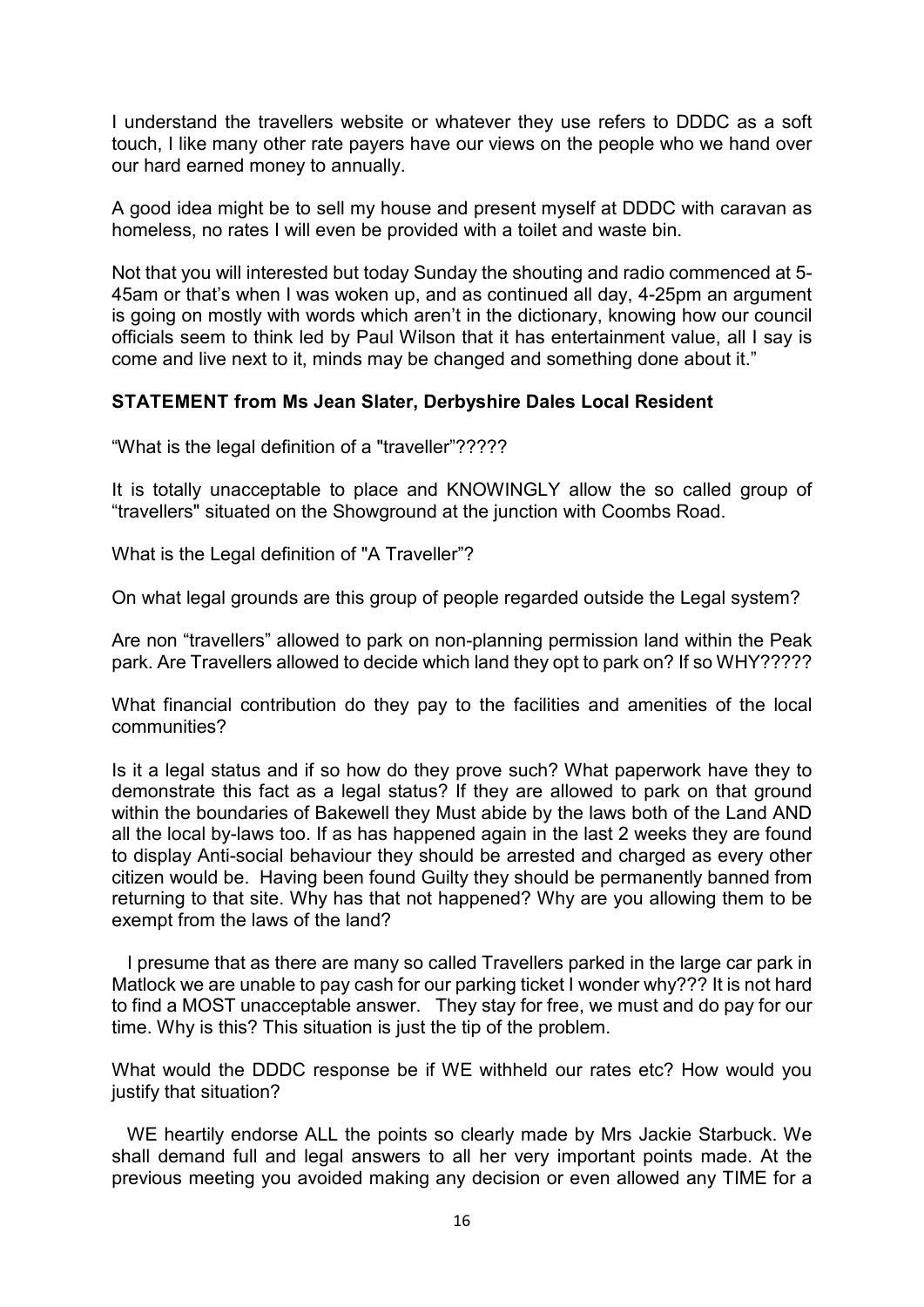democratic discussion to resolve this most important question Why?? Are you not capable of making a clear and democratic decision??? If you had NO aim to openly discuss the point included on the published agenda of "Travellers" why was it placed on the agenda?? Did you EVER think that time would allow a meaningful discussion and expression of public opinion to take place?

 Chairmen are there to structure the meetings so allot time for open discussion on every item on the submitted agenda. When Time allotted used, the Chair then calls for a legal decision to be placed for a democratic vote and if passed that decision must be acted upon in an acceptable timeframe so the wishes of the PAYING local population are carried out. Will this EVER be achieved???? Do you even wish to reflect the wishes of the local population in your action, what prevents you from achieving that?

It would appear that so called Travellers can and do operate OUTSIDE the law. How can that be???????

### **STATEMENT from Vicki Raynes, Chair Tansley Parish Council**

"Tansley Parish Council OBJECT strongly to the proposal of DDDC to spend £25k of tax payers money on assessments of Enclosure Award Land at Knabhall Lane Tansley.

This land was originally gifted to the people of Tansley for the quarrying of road stone, after which the land was used as a village tip.

The land which is subject to a legal dispute, was transferred through the generations to Derbyshire County Council as the council responsible for highways, DDDC have yet to provide evidential proof that the land was legally transferred to them by DCC.

It is highly likely that the land is contaminated and unstable because of previous uses, we therefore consider the land unsuitable for human habitation.

The Constitution of DDDC states that any new project brought before the Council should have a financial assessment. We are not aware your Constitution has been changed to enable this Council to make new decisions without adhering to the Constitution? To ignore the legality of your own Constitution gives little credibility or confidence in the integrity of this Council.

Please can Officers' inform us all of the total cost of this proposed project, to include road widening, provision of fresh water, disposal of sewage, provision of power, cost of building works and rental expectation from the residents.

We are also informed that guarantees have been given to the Travellers that the access roads to Knabhall Lane will be gritted during the winter months to ensure safe access for welfare support.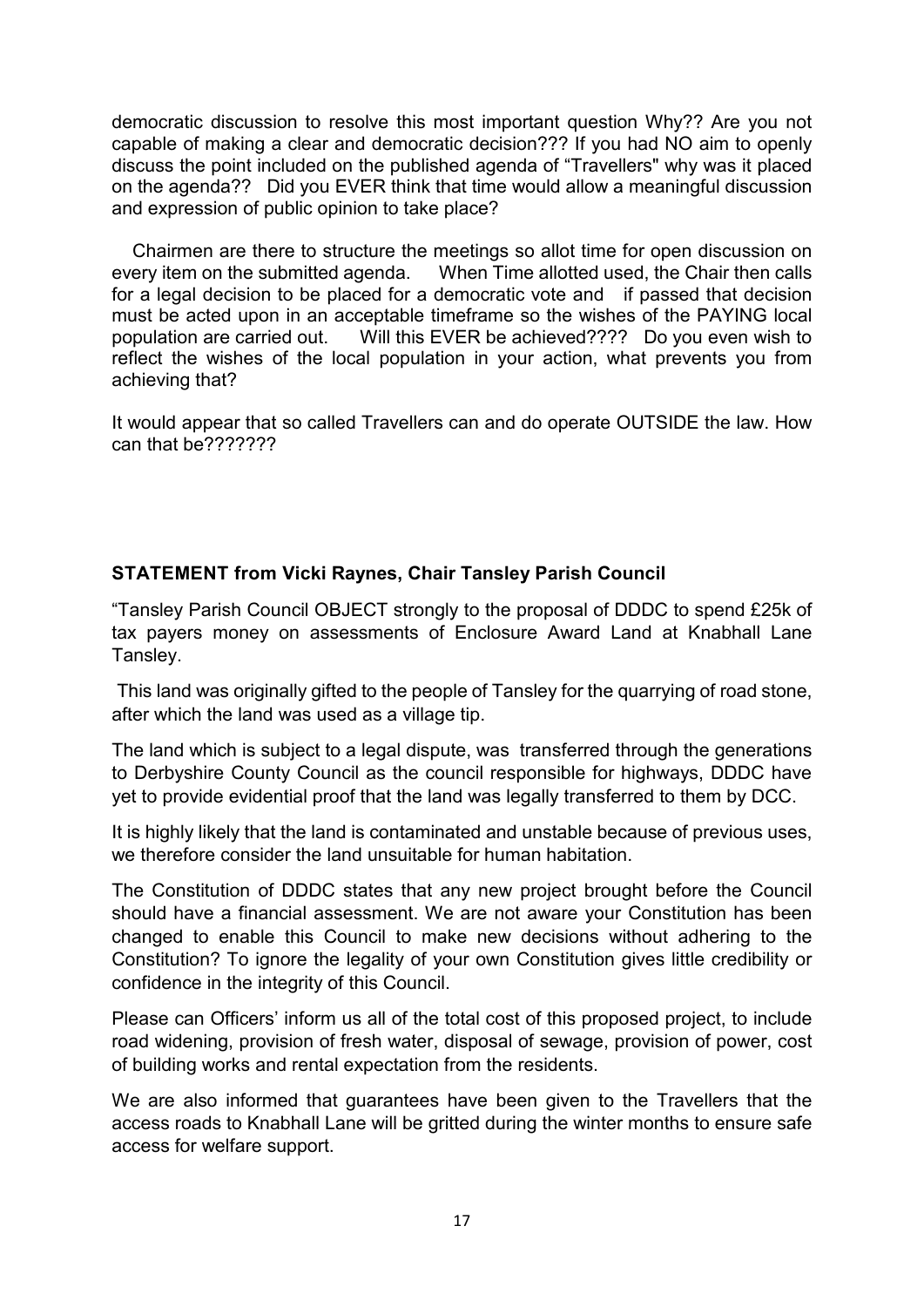Bearing in mind DCC only grit primary routes, have DCC given this assurance? Or has this 'promise' been made by the Local Authority?

Either way, ALL homes in Tansley will be expecting the same treatment, which will re assure many of our residents, who in snowy weather are unable to access the main primary routes.

Additional sites have been put forward in the recent 'call for sites' two sites put forward by TPC are close to primary routes have hard standing and services, both are vacant.

It would appear that the choice of Knabhall was purely political, a choice by majority councillors who are prepared to put travellers anywhere other than their own back yard. With no thought to the social welfare of the travelling family, and their apparent medical needs, to even consider 'housing' anyone on a contaminated tip, on a remote lane without services of any kind beggars' belief.

The lack of a financial assessment – and the apparent lack of concern related to cost, is worrying for the tax payer.

DDDC obviously are not providing value for money for its residents, as no comparisons related to cost of this proposal are available to the public."

## **STATEMENT from Ms Angela Gregson, Derbyshire Dales Local Resident**

"I would like to register my strong objection to the proposal that the Agricultural Business Centre land in Bakewell be recognised as a designated temporary stopping place for gypsies and travellers. The family that have been on this site - illegally as I understand- for the last five weeks are creating considerable problems for local residents. The anti-social behaviour and noise levels are unacceptable and should not be tolerated. This site is clearly unsuitable as a potential traveller site and the considerable efforts that were made to evict them and the other traveller groups a year ago seems to have been in vain. Designating this site as a temporary stopping place will generate a great deal of opposition and ill feeling from local residents. The council seem prepared to go to any lengths to condone the travellers at the expense of law abiding, tax paying local residents and it is time the council took account of local residents views. Thank you, Angela Gregson."

### **STATEMENT from Ms Moira Locke, Derbyshire Dales Local Resident**

"Having spent many hours helping to clear the river banks of disgusting rubbish left by travellers last year including used nappies. I am horrified that the showground area is again being used by travellers. I understand we have to make land available to them but surely not prime riverbank and Bakewell centre. Having been caravaners ourselves, we had to book and pay for sites in advance of travelling. Why do these travellers not do the same? They cannot be allowed to just take whatever they want and turn our beautiful park and town to squalor. I had some sympathy with them early last year with COVID restrictions, but they took advantage and abused us. Can a farmer's field not be used and charges for services like refuse collection and sanitary services be paid by them as the rest of us have to do."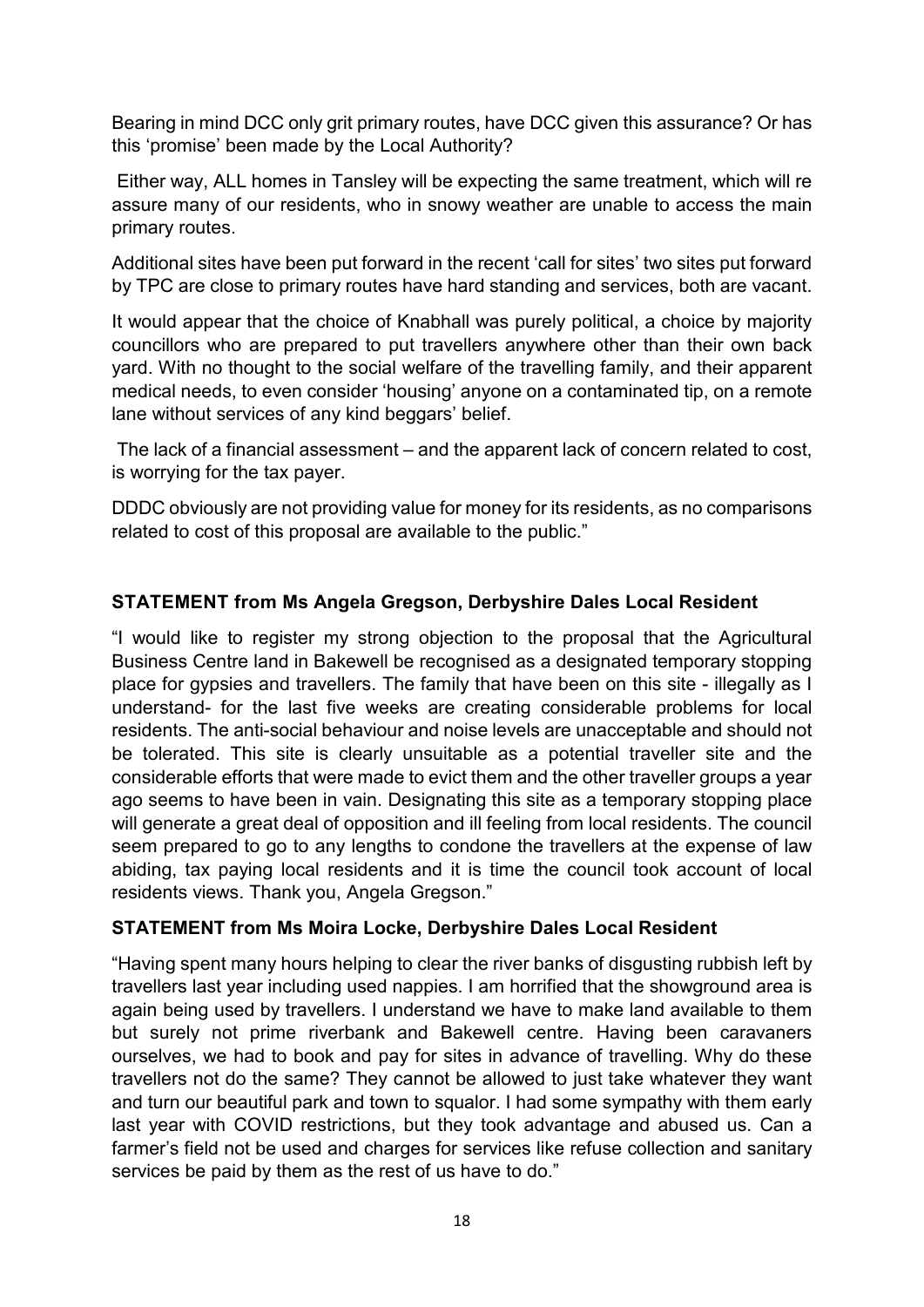### **STATEMENT from Mr Mike Pindar, Derbyshire Dales Local Resident**

#### "Dear Sirs

Further to the forthcoming debate, is that the provision of additional traveller sites is largely unwanted by the majority of the community.

Besides the anecdotal evidence, of which it is not hard to find, it cannot be ignored that often crime and anti-social behaviour increases when travelling communities arrive. However unpalatable this is, I understand it to be a statistical and recorded fact.

How do people defend themselves from a community that largely distances itself from the police preferring to sort disputes in its own ways. Policing is hardly reassuring in terms of easy access, availability and presence; particularly during the night!

The premise that these people are homeless is not surely in accord with the spirit of a law that was passed to help genuine homeless people. It is a life style from a tradition that like others now gone, at odds with a changed world and the organisation of mainstream society. In days of old with horse drawn caravans settled on the wide verges of sleepy lanes, and in their limited numbers and interaction with the locals undertaking country practices it was a sustainable way of life. Today with Lorries, plant, industrial waste, modern service requirements it is unrealistic to expect local people to put up with the inconvenience and imposition of large travelling groups living outside of the community requirements the rest of us have to live within. Subsidising this way of life against in a modern environment is unsustainable and surely it is not unreasonable for people who are hard pressed to sustain mainstream community services to be unhappy at providing the funds many travellers being wealthier than those struggling to pay their community rates. It is widely known that many of those travelling actually have homes in Ireland or other parts of the UK

It all very well for highly principal led people living safe in their urban enclaves to pronounce worthily on the needs of travellers but it is ordinary folk who take the strain and they should be listened to.

The council is I realise between 'a rock and a hard place' over this but for the sake of the community generally I think it should not be bounced into giving in to these demands and listen to the people at large."

### **STATEMENT from Ms Paula Hunt, Derbyshire Dales Local Resident**

"It has been brought to my attention that there is a proposal to allow gypsies & travellers to stay on Bakewell Showground for 8 weeks prior to going to the proposed site being ready in Tansley.

Last year the gypsies were on the showground much longer than eight weeks, and it took a long time to move them on.

They cause damage to gates, without being prosecuted, they urinate in the field, even with a toilet provided and leave lots of rubbish behind.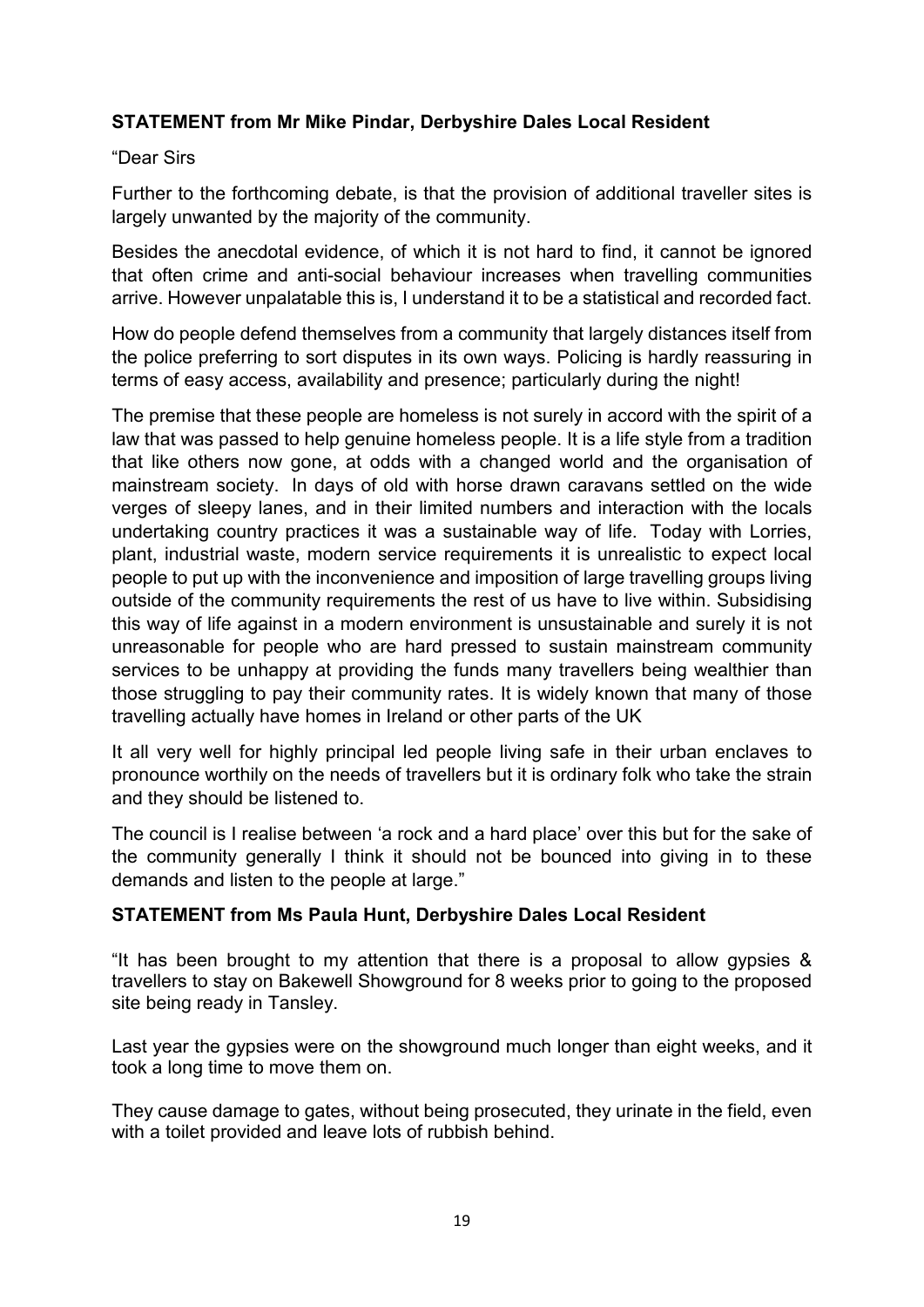The people that live down Coombs Road pay the highest rates of Council Tax and it must be very disheartening for them to look at all this mess. Bakewell is meant to be a place of beauty, but if they are allowed to stay for any length of time, the area will look like the slums. I therefore do not agree that this should be allowed."

### **STATEMENT from Mr Richard Chaplin and Mrs Mary Chaplin, Derbyshire Dales Local Residents**

We live in Wyebank Grove opposite the Showground in Bakewell and have 350 metres of river frontage onto the River Wye. There are seven houses in Wyebank/Wyebank Grove that adjoin the river. Bar one all the houses are occupied by people over the age of 70 years.

It is proposed that the land opposite which is leased from the Guiton Family Trust by DDDC becomes an approved temporary site for the Group of Travellers, known as REDACTED. Also the application says that it might well be for longer than 8 weeks 'with respect to issues such as health and welfare'.

This family has a very long history of encamping on the lands in this area. I understand they have been offered housing but have declined therefore they cannot be considered homeless. It is appreciated that they are recognised as a separate ethnic group but the only way they can live their lifestyle is by owning a piece of land themselves - it is not reasonable for them to expect other groups to fund their life style.

This family occupied adjoining land for many, many months before and during Covid. The Judge allowed them to stay as the senior member of family was ill. He subsequently died and they were evicted. In light of the above statement regarding 'welfare' it could well mean that they could be reside here for many months as they have an elderly relative in the family and could well use that lady as a bargaining tool. They ignored all the lockdown rules by regularly leaving the site, having guests and did not practise social distancing between them and their guests. They have no respect for the rules by which everyone else lives.

The matter to be discussed is to agree if the area might become one of seven tolerated sites for them. This is unacceptable for the following reasons:

1. The site is located in the Peak District National Park and it is their policy not to have recognised Travellers sites in the Park. It would need planning permission for it to be even a temporary site.

2. The area is used for parking on Market Days by farmers but then there would be nowhere else for them to park as the Car Parks on the Show Ground have restricting head bars.

3. The REDACTED have REDACTED who lives with them who REDACTED who has REDACTED. REDACTED shouts and swears most of the time sometimes starting at first light and going onto sunset and on occasions REDACTED for a wire cage to be erected to REDACTED. A loud radio is also played which can be heard in our houses. When REDACTED enters the local Co-Op store (our only supermarket in the town) people move away from the aisle in fear from the aisle where REDACTED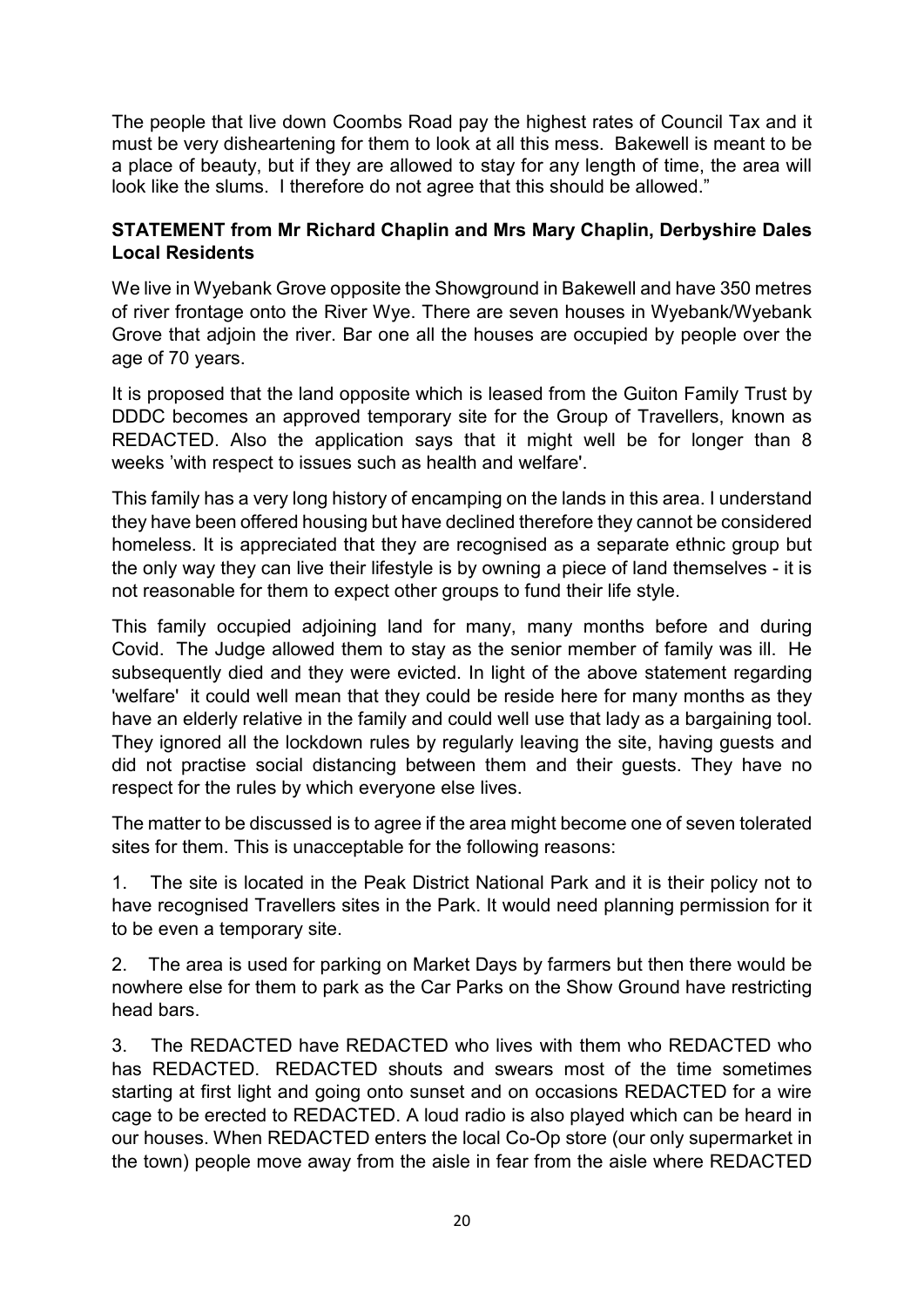is standing. Bakewell has 60% of its population over 60 years of age. There have also been incidents when the REDACTED have gone into stores and demanded free food and the shop keepers are scared to report them as they are told if they do 'their shop will trashed'.

4. The site at Tansley was suggested at a Council Meeting over two years ago it would seem no progress has been to evaluate if this is suitable for them to reside on either temporarily or permanently. Why has it taken so long?

5. The Bakewell Show Ground runs many events - dog shows, horse events, athletics, cycling, farm animal events, charity runs and so on. Surely it is unreasonable for people participating or watching such events to have to be adjacent to Travellers who choose to live in a different way than the rest of society. They are provided with toilet and showers at the our expense but often prefer to use the land for excretion rather than the toilets. They have no respect in relation to rubbish which they just throw on to the surrounding areas.

6. All the recent prosecutions for illegal fishing along the river have been against Travellers! This area of the River Wye is internationally known as one of the best fishing rivers for trout and grayling. They also bring their cars/vans to the river to wash them polluting the river. Not even the River Bailiff is permitted to enter the river for fear of pollution. In the past they have dumped tree branches in the river from their work. On one occasion a crane had to be used to remove the branches.

7. It is wrong in a democratic society for Officers to be given the power to decide where the Travellers should live. If it is decided to go ahead an elected member from each of the areas should be involved in the decisions.

# **STATEMENT from Mr Andrew Howard, Derbyshire Dales Local Resident**

I strongly object to the use of the ABC for itinerants.

They have used that location for years on short time stops, and have always brought problems, rubbish etc etc.

Why pander to them?

We have to pay our taxes, and rates, and car tax, and for the car parking, and to use the toilets, and we have to take our rubbish home or be prosecuted.

I know by law they must have a site, but if they do have one designated, it must be made clear that they will have to stay on that site and they will not be tolerated anywhere else, including fishpond, ABC etx.

No I do not support this.

### **STATEMENT from Ms Patricia Lunn, Derbyshire Dales Local Resident**

I would be obliged if the following comments were drawn to the attention of the Council.

The proposal to designate land at Coombs Road, Bakewell, (known as The 20 Acre/Showground), not in the ownership of DDDC but subject to an agreement with the owner for use as additional parking facility when the livestock market is in operation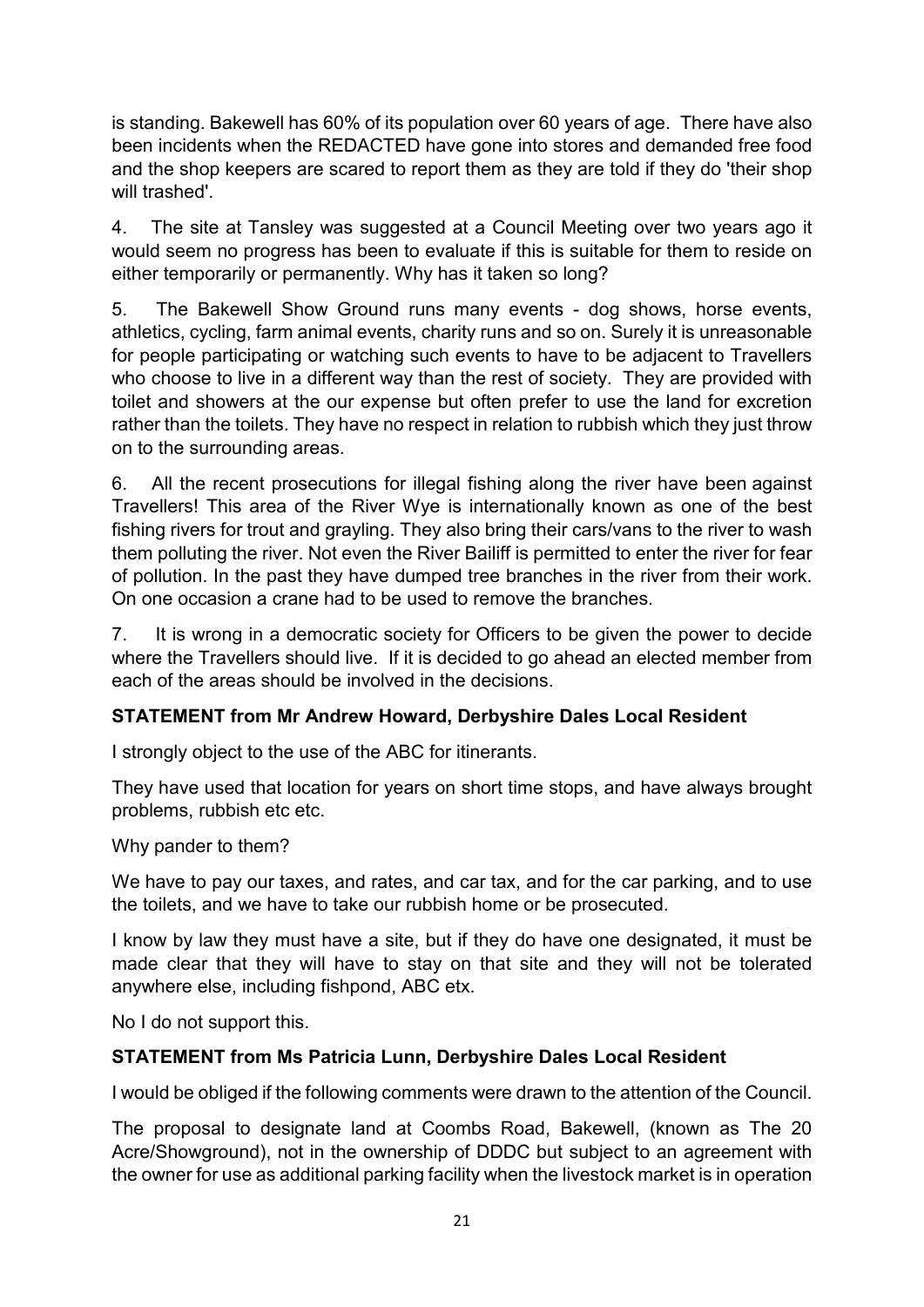is totally unacceptable. It is pasture/grazing land. Any change of use would surely be subject to planning approval. To designate the site as a temporary, tolerated one, for gypsies/travellers for any period is totally unacceptable. Temporary can become permanent.

I accept the Council has a major problem on its hands being in contravention of its statutory duties. It must find a solution elsewhere other than Bakewell whose residents have had enough. It is rumoured that the homeless family have over the years been offered accommodation which they have declined. Surely that should be the end of your duty towards them.

For over a decade there have been illegal encampments, by the current homeless family, it's extended family and others, on land between Coombs Road and the River Wye, access obtained via Meadan Bridge from the A6 causing nuisance to residents of properties surrounding the area, damage to site and leaving considerable amounts of litter. Encampment on the car parking area adjoining the Old Show Office also contravened the lease and planning consent for the car park.

During 2000 gypsies/travellers occupied a large portion of that land area for several months. They broke through the boundary hedge on Coombs Road and an adjoining gateway to provide access onto and off the site for living vans and vehicles. The internal roadway was used as a race track and they moved trailers and vehicles across the site at will. That internal roadway leads on the stock field adjoining my property and another gate onto Coombs Road which they broke through to provide access for living vans. Having lived in my property for over 50 years I suddenly felt insecure and vulnerable, having 4 living trailers in less than 100 yards from the back of my property and constant movement around it.

### **STATEMENT from Mr John Rowe, Bakewell Town Clerk**

I have been instructed to write to you to strongly object to the proposal to establish or a temporary traveller site in within the Peak District National Park at Bakewell.

Views received include the following:

•"Object to the proposal to legitimise any type of temporary site within Derbyshire Dales and especially in Bakewell Parish which is in a National Park"

•"Members have been approached by residents who do not want the creation of the temporary site in this town ever."

•"It should not even be considered as an option."

•"Wouldn't want a 'temporary' site on the [Agricultural Business Centre/] Showground and thought that this location had been dropped from the sites available.

•"This family have been offered several houses to live in and have declined them all. To keep calling them homeless is wrong, and just plays into their hands.

It's about time the DDDC gave them an ultimatum. Accept what's offered or leave."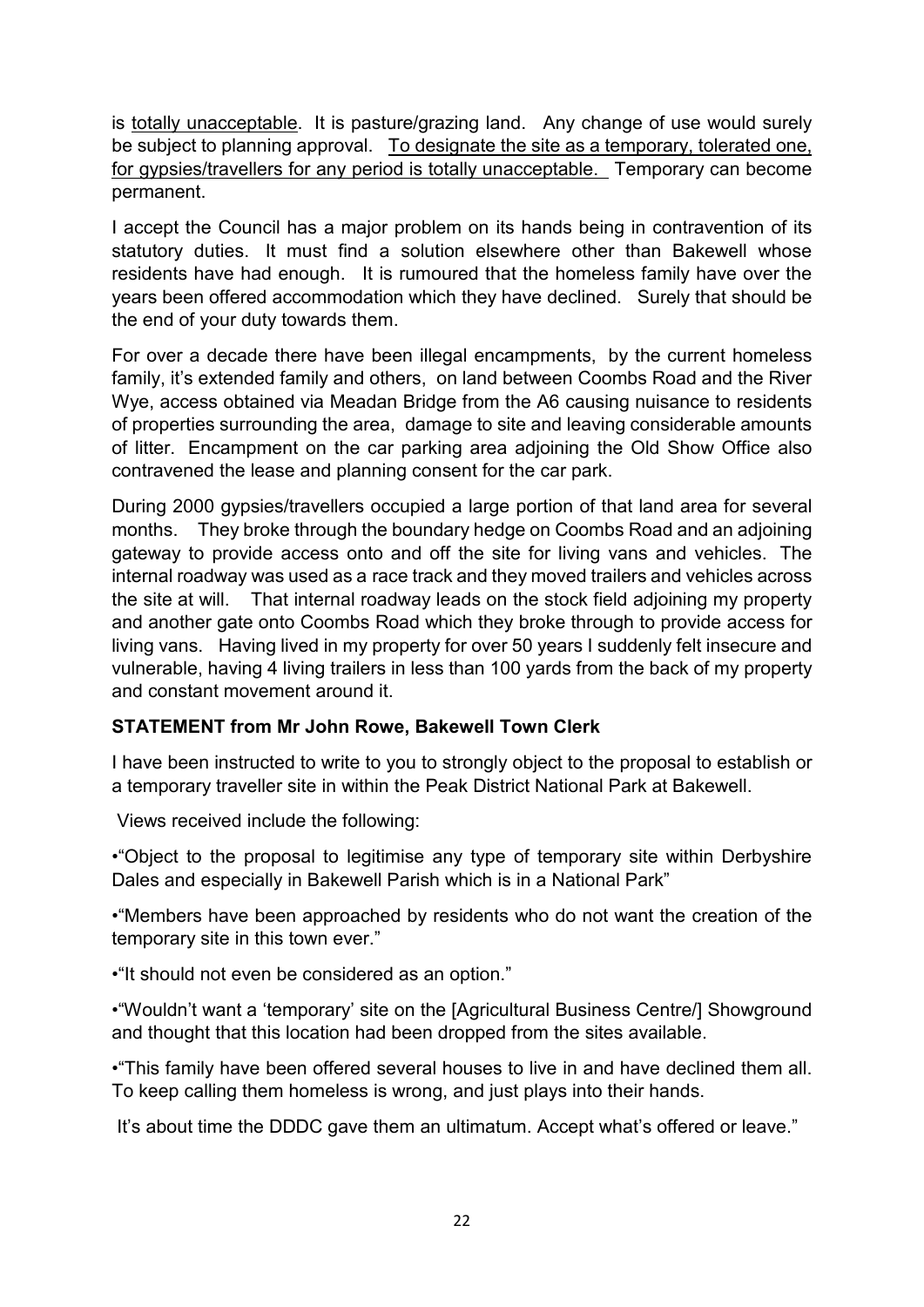•"Ask anyone and they'll say they don't want gypsies/travellers setting up camp on their doorstep.

Unfortunately legislation requires DDDC to make provision for them.

It is encouraging to read that the permanent site at Tansley is making progress which should provide a solution.

As I understand it, the big problem is that the law intended to provide for genuine gypsies is being swamped by 'travellers' climbing on to the bandwagon. That lifestyle is not compatible with modern society and legislation should not encourage it - as it does at present - by granting special rights. This is a national problem that parliament needs to address.

Yes we want to oppose the use of the ABC as a negotiated stopping place, but I can understand the DDDC officers' position. What we need reassurance that if it is agreed, that any use of that land will be short-lived and for but a few vans."

### **STATEMENT from Mrs Kirstin Sykes and Mr I Sykes, Derbyshire Dales Local Residents**

We are local residents and are aware that the issue of Traveller Encampments has been a continuing problem for a number of years. Whilst we accept the Council has a legal duty of care to assist these families, they also have a duty of care to the local, tax paying residents, and to protect the local area. This, unfortunately, appears to be lacking as you have identified a number of key local sites as potential stopping places.

Please note our objection to the proposed 'negotiated stopping places' identified by the Council, most specifically the Agricultural Business Centre, Bakewell.

Our objection is based on the following:-

- 1. By creating a legitimate stopping place for the travellers, you will be issuing an open invite for many more travellers to stay by attaching themselves to the so called 'homeless family'.
- 2. If the ABC became a designated stopping place, I would imagine costs (to the tax payer) would be associated with developing the site, plus a considerable cost of 'clean up' after their 8 week stay.
- 3. The lack of any police presence in Bakewell means that any potential anti-social behaviour or crime associated with the encampment could go unchecked.
- 4. It is highly unlikely that the Traveller families will happily move on after 8 weeks, this will lead to further expensive court action and their stay will undoubtedly be much longer.
- 5. 2 officers from the Corporate Leadership Team should not be making decisions that have a massive impact on local residents – they have not been elected to do this.